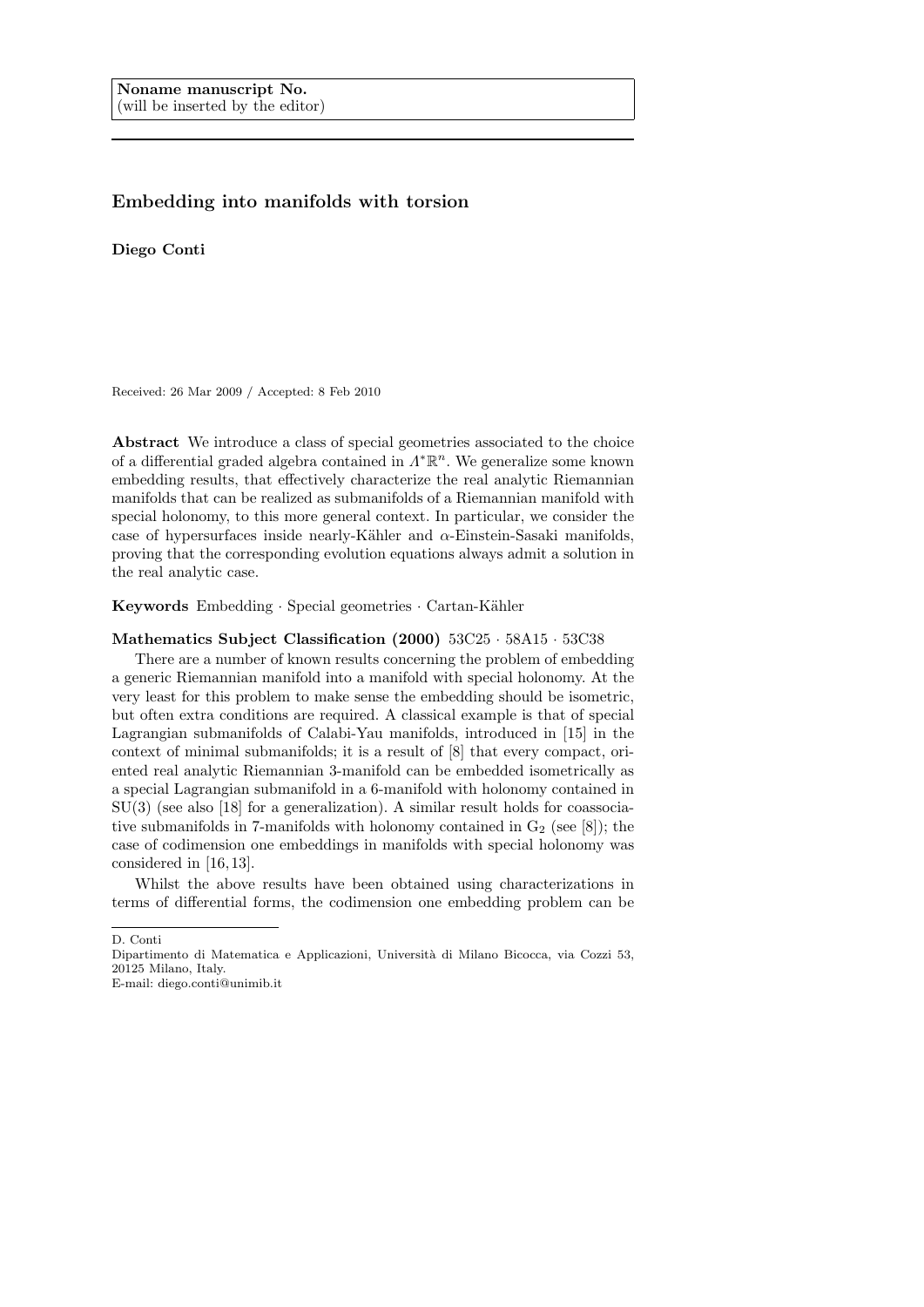uniformly rephrased using the language of spinors. Indeed, if  $M$  is a Riemannian spin manifold with a parallel spinor, then a hypersurface inherits a generalized Killing spinor  $\psi$ , namely satisfying

$$
\nabla_X \psi = \frac{1}{2} A(X) \cdot \psi
$$

where  $\vec{A}$  is a section of the bundle of symmetric endomorphism of  $TM$ , corresponding to the Weingarten tensor, and the dot represents Clifford multiplication. One can ask if, given a Riemannian spin manifold  $(N, g)$  with a generalized Killing spinor  $\psi$ , the spinor can be extended to a parallel spinor on a Riemannian manifold  $M \supset N$  containing N as a hypersurface; if so,  $M$  is Ricci flat and the second fundamental form is determined by the tensor A, which is an intrinsic property of  $(N, q, \psi)$ . Counterexamples exist in the smooth category [6]; in the real analytic category, the general existence of such an embedding has been established in [3] under the assumption that the tensor  $A$  is Codazzi, and in [13] for six-dimensional  $N$ . A characterization of the  $(N, g, \psi)$  as above that embed into an irreducible M follows from Theorem 4 in this paper. The existence of an embedding for any real analytic  $(N, g, \psi)$ has been recently proved by Ammann [1].

The spinor formulation lends itself to a natural variation, where one replaces the parallel spinor on the ambient manifold with a real Killing spinor, namely a spinor  $\psi$  for which  $\nabla_X \psi = \frac{1}{2}X \cdot \psi$ . Compact manifolds with a Killing spinor are classified in [2], and they are either Einstein-Sasaki (possibly 3-Einstein-Sasaki) manifolds, nearly-K¨ahler six-manifolds, nearly-parallel G2-manifolds, or round spheres. Aside from the somewhat degenerate case of the sphere, each of these geometries can be associated to a finite-dimensional differential graded algebra  $(DGA)$ . For instance, nearly-Kähler geometry corresponds to the algebra of SU(3)-invariant elements in the exterior algebra  $\Lambda^*\mathbb{R}^6$ , which is generated by a 2-form  $\omega$  and two 3-forms  $\psi^{\pm}$ ; the differential graded algebra structure is given by the operator

$$
d(\omega) = 3\psi^+, \quad d(\psi^-) = -2\omega \wedge \omega, \quad d(\psi^+) = 0.
$$

A hypersurface inside a manifold with a nearly-Kähler 6-manifold has an induced structure, called a nearly hypo SU(2)-structure, and the codimension one embedding problem for nearly hypo 5-manifolds amounts to determining whether the "nearly hypo evolution equations" admit a solution [14].

In this paper we give a characterization of the DGA's that define a special geometry (Lemma 1), and classify these DGA structures on the algebras  $(\Lambda^*\mathbb{R}^{2n})^{\mathrm{SU}(n)}$  and  $(\Lambda^*\mathbb{R}^{2n+1})^{\mathrm{SU}(n)}$  (Propositions 7 and 8). We define the exterior differential system associated to such a DGA, and provide examples in which it is involutive (Theorem 3); as a byproduct, we obtain that the intrinsic torsion of an  $SU(n)$ -structure on a manifold of dimension  $2n + 1$  is entirely determined by the exterior derivative of the defining forms, like in the wellknown even-dimensional case (Proposition 6). We formulate the embedding problem for geometries defined by arbitrary DGA's and submanifolds of arbitrary codimension, and determine a sufficient condition for the embedding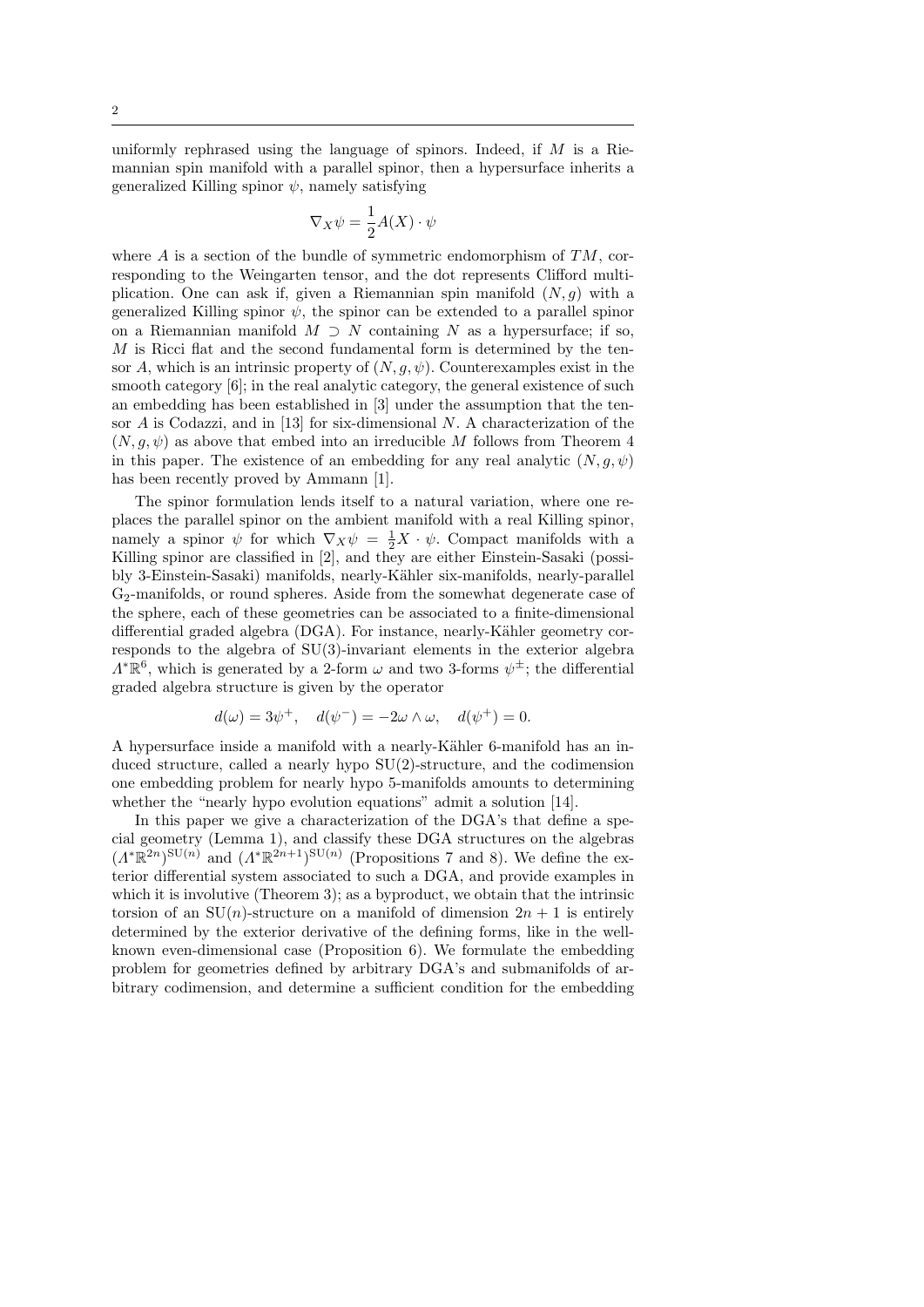to exist by means of Cartan-Kähler theory (Theorem 4). This result requires that the manifold and metric be real analytic, which appears to be a necessary restriction due to the counterexamples of [6]. Though the sufficient condition is not very explicit, we show it to hold in some explicit examples, including those corresponding to an ambient geometry with a real Killing spinor (Theorems 5 and 6), and those where the DGA is generated by a single stable form (Proposition 4). In addition, we study a new geometry defined by a 5-form in nine dimensions whose stabilizer  $SO(3) \subset SO(9)$  acts irreducibly on  $\mathbb{R}^9$ , proving an embedding result in that case (Theorem 7). A different irreducible representation of  $SO(3)$  has been studied in [4], along with its associated five-dimensional geometry, which is however defined by a tensor rather than differential forms. In seven dimensions, the  $SO(3)$ -invariant forms are also invariant under  $G_2$ ; the nine-dimensional case seems more in line with the DGA approach of this paper, since the irreducible action of SO(3) on  $\mathbb{R}^9$  preserves two differential forms, each with stabilizer SO(3).

## 1 PSU(3)-structures and calibrated submanifolds

In this section we give a concrete introduction to the embedding problem, in the context of PSU(3)-structures on 8-manifolds. This type of structure has been studied in [16, 20].

The structure group  $PSU(3) = SU(3)/\mathbb{Z}_3$  acts faithfully on  $\mathbb{R}^8$  via the adjoint representation; a  $PSU(3)$ -structure on an 8-manifold M is a reduction of the bundle of frames to the group  $PSU(3) \subset SO(8)$ . The group  $PSU(3)$ fixes a 3-form on  $\mathbb{R}^8$ , which in terms of an orthonormal basis  $e^1, \ldots, e^8$  can be written as

$$
\rho = e^{123} + \frac{1}{2}e^{1}\wedge(e^{47} - e^{56}) + \frac{1}{2}e^{1}\wedge(e^{46} + e^{57}) + \frac{1}{2}e^{3}\wedge(e^{45} - e^{67}) + \frac{\sqrt{3}}{2}e^{8}\wedge(e^{45} + e^{67})
$$

This form is stable in the sense of  $[16]$ , a fact which plays a significant rôle in the proof of Theorem 1 below.

By construction, an 8-manifold  $M$  with a PSU(3)-structure carries two canonical forms, which we also denote by  $\rho$  and  $*\rho$ . Requiring these forms to be parallel is too strong a condition in order to obtain interesting examples (see [16]), and one is led to consider the weaker conditions

$$
d\rho = 0, \quad d * \rho = 0, \quad d\rho = 0 = d * \rho.
$$
 (1)

We shall see in Section 2 that to each geometry in (1) one can associate an exterior differential system, which is involutive in the first two cases (see Proposition 4), though it does not appear to be involutive in the last case.

Up to a normalization constant, we can assume that the comass of  $\rho$ , namely the maximum of the map

$$
Gr_3^+(\mathbb{R}^8) \to \mathbb{R}, \quad E \to \rho(E), \tag{2}
$$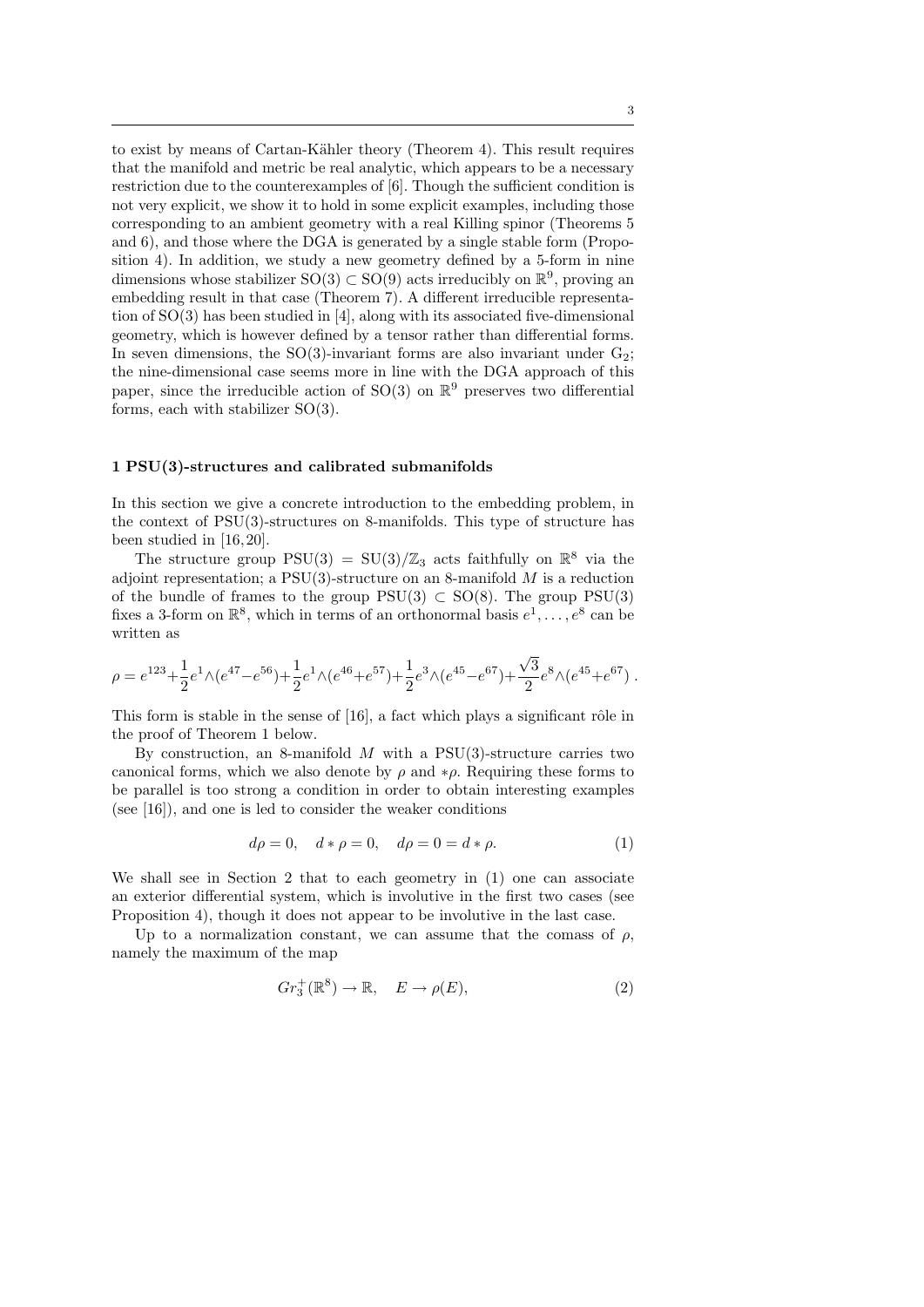is equal to one. Then if  $M$  is an 8-manifold with a PSU(3)-structure such that the associated form  $\rho$  is closed,  $\rho$  is a calibration in the sense of [15]. An oriented three-dimensional  $N \subset M$  is said to be calibrated by  $\rho$  if  $\rho(T_n N) = 1$ for all  $x$  in  $N$ . In analogy with [8], we can prove the following:

**Theorem 1** If  $N$  is a compact, orientable, real analytic Riemannian 3manifold, then N can be embedded isometrically as a calibrated submanifold in a 9-manifold M with a PSU(3)-structure with ρ closed.

The proof of this theorem will be given in Section 3. For the moment, we point out that by a real analytic Riemannian manifold we mean a real analytic manifold with a real analytic Riemannian metric.

The only rôle of the dimension three in the proof of Theorem 1 is that of ensuring that  $N$  is parallelizable. In general, one has to take this as a hypothesis. For example, we can consider the analogous problem of 5-manifolds calibrated by  $*\rho$ :

**Theorem 2** If N is a compact, parallelizable, real analytic Riemannian 5manifold, then N can be embedded isometrically as a calibrated submanifold of a 9-manifold M with a PSU(3)-structure with  $*\rho$  closed.

Remark 1 The form  $\rho \in \Lambda^3$ **su**(3) can also be defined in terms of the Killing form  $B$  of  $\mathfrak{su}(3)$ , as it satisfies (up to a constant)

$$
\rho(X, Y, Z) = B([X, Y], Z).
$$

More generally, any Lie algebra has a standard 3-form defined this way, and one can study the associated geometry. However, the results of this paper have no evident application to this general situation, since the form is generally not stable.

## 2 Special geometries, differential graded algebras and exterior differential systems

In this section we introduce the exterior differential system associated to special geometries of a specific type, modelled on a certain differential graded algebra (DGA), and we introduce the Cartan-Kähler machinery, which will be used in later sections to prove an abstract embedding theorem. As a first application, we determine sufficient conditions for this structure to determine an involutive exterior differential system (implying, in particular, local existence).

We now introduce some notation which will be fixed for the rest of the paper. Let M be a manifold of dimension n, and let  $\pi: F \to M$  be the bundle of frames. We set  $T = \mathbb{R}^n$  as a representation of  $O(n) \subset GL(n, \mathbb{R})$ , so that  $TM = F \times_{GL(n,\mathbb{R})} T$ ; in addition, there is a fixed a metric on T, which will be freely identified with its dual  $T^*$ . Let G be a compact Lie group in  $O(n)$ . The fixed set  $(\Lambda^*T)^G$  of G in the exterior algebra over T maps naturally to forms on  $F$  by a map

$$
\iota \colon (A^*T)^G \to \Omega(F). \tag{3}
$$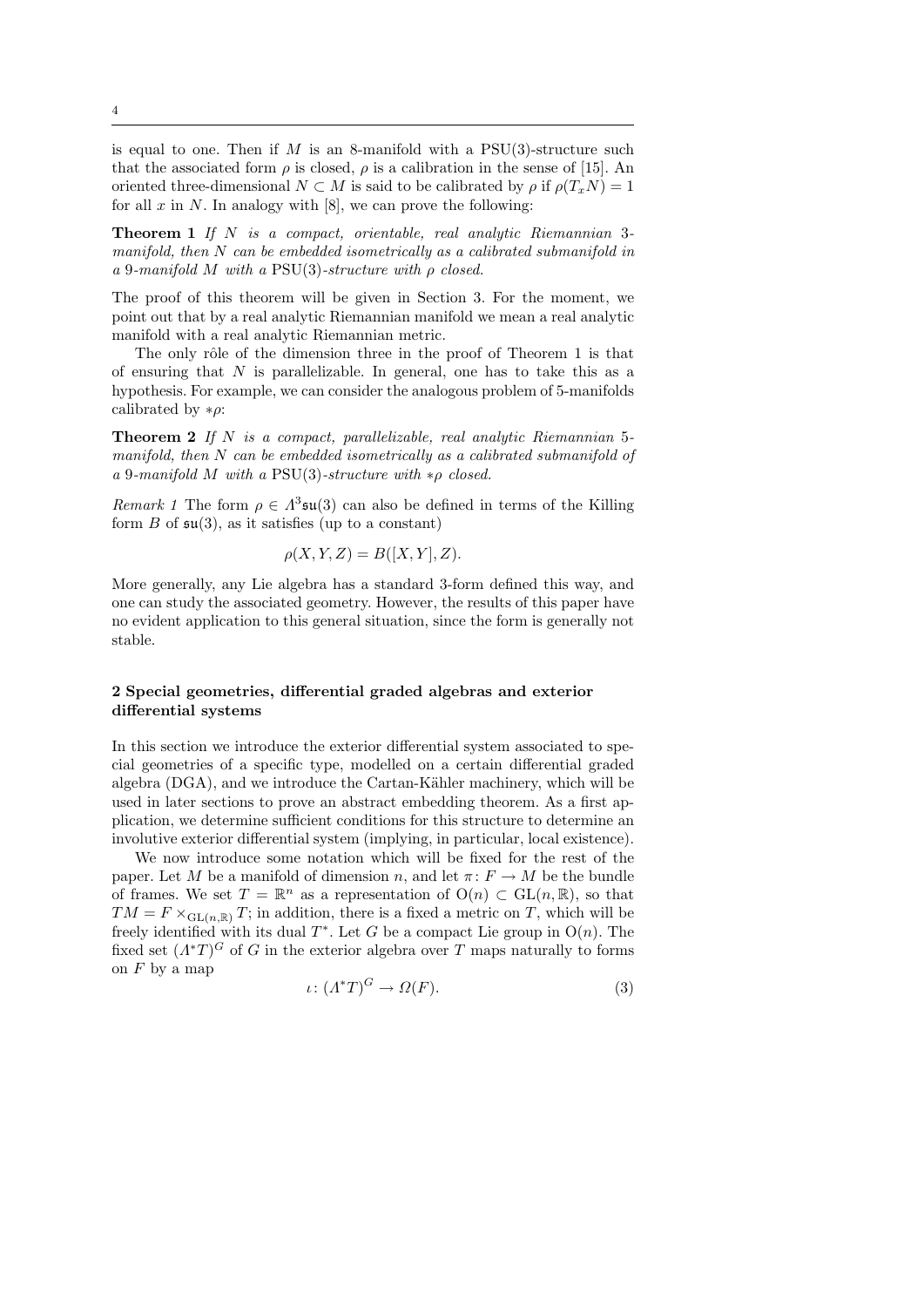Notice that  $\iota$  does not depend on G, but only on T and the tautological form on F; we shall sometimes write  $\iota_T$  rather than  $\iota$  to emphasize the dependence. If  $P_G \subset F$  is a G-structure, the restriction of the image of  $\iota$  to  $P_G$  determines a finite dimensional subalgebra of  $\Omega(M)$ .

Let  $\mathcal{I}^G(F) \subset \Omega(F)$  be the ideal generated by  $d(\iota((\Lambda^*T)^G))$ ; by construction, this is a differential ideal, modelled on the graded algebra  $(\Lambda^*T)^G$ . More generally, let A be a graded subalgebra of  $(\Lambda^*T)^G$ ; we say that a linear endomorphism f of A is a differential operator if  $(A, f)$  is a DGA, namely  $f^2 = 0$ , the graded Leibnitz rule holds and  $f$  is the sum of linear maps

$$
f\colon (A\cap A^pT)\to (A\cap A^{p+1})^G.
$$

Given the DGA  $(A, f)$ , one can consider the ideal  $\mathcal{I}_{A,f}(F)$  generated by

$$
\{d\iota(\alpha) - \iota(f(\alpha)), d\iota(f(\alpha)) \mid \alpha \in A\}.
$$

This is a differential ideal which coincides with  $\mathcal{I}^G(F)$  if  $(A, f) = ((\Lambda^* T)^G, 0)$ . Since the algebra A is encoded in the definition of f, we shall often write  $\mathcal{I}_f(F)$ for  $\mathcal{I}_{A,f}(F)$ .

We fix a torsion-free connection form  $\omega$ , whose components will be denoted by  $\omega_{ij}$ , and the tautological form  $\theta$  with components  $\theta_i$ ; by the torsion-free assumption,

$$
d\theta_i = -\sum_{j=1}^n \omega_{ij} \wedge \theta_j.
$$
 (4)

Let  $Gr_n(TF)$  be the Grassmannian of *n*-planes inside  $TF$ ; by definition, an element of  $Gr_n(TF)$  is transverse to  $\pi$  if it does not intersect the vertical distribution ker  $\pi_*$ . Transverse elements define an open subset  $Gr_n(TF, \pi) \subset$  $Gr_n(TF)$ , on which we have natural coordinates  $(u, p_{ijk})$ , where u represents a set of coordinates on  $F$  and  $p_{ijk}$  are determined by

$$
\omega_{ij} = \sum_{k=1}^{n} p_{ijk} \theta_k.
$$
\n(5)

We define  $V_n(\mathcal{I}_f)$  as the set of  $\pi$ -transverse integral elements of dimension n, namely those elements E of  $Gr_n(F, \pi)$  such that all forms in  $\mathcal{I}_f$  restrict to zero on E. In terms of the coordinates  $(u, p_{ijk})$ , we see from (4), (5) that  $V_n(\mathcal{I}_f)$  is cut out by affine equations in the  $p_{ijk}$  with constant coefficients; hence, it is either empty or a smooth manifold.

The coordinates  $p_{ijk}$  determine a natural map

$$
\mathfrak{gl}(n,\mathbb{R}) \otimes T \to Gr_n(T_uF,\pi). \tag{6}
$$

Under this map,  $V_n(\mathcal{I}_f)$  corresponds to an affine space

$$
Z_f = Z_{A,f} \subset \mathfrak{gl}(n,\mathbb{R}) \otimes T.
$$

We shall say that an element of  $\mathfrak{gl}(n,\mathbb{R})\otimes T$  is an *integral* of  $\mathcal{I}_f$  if it lies in  $Z_f$ . Notice that the map (6) depends on the choice of a connection, but not so the space  $Z_f$ , i.e. whether a point in  $\mathfrak{gl}(n,\mathbb{R})\otimes T$  is mapped to an integral.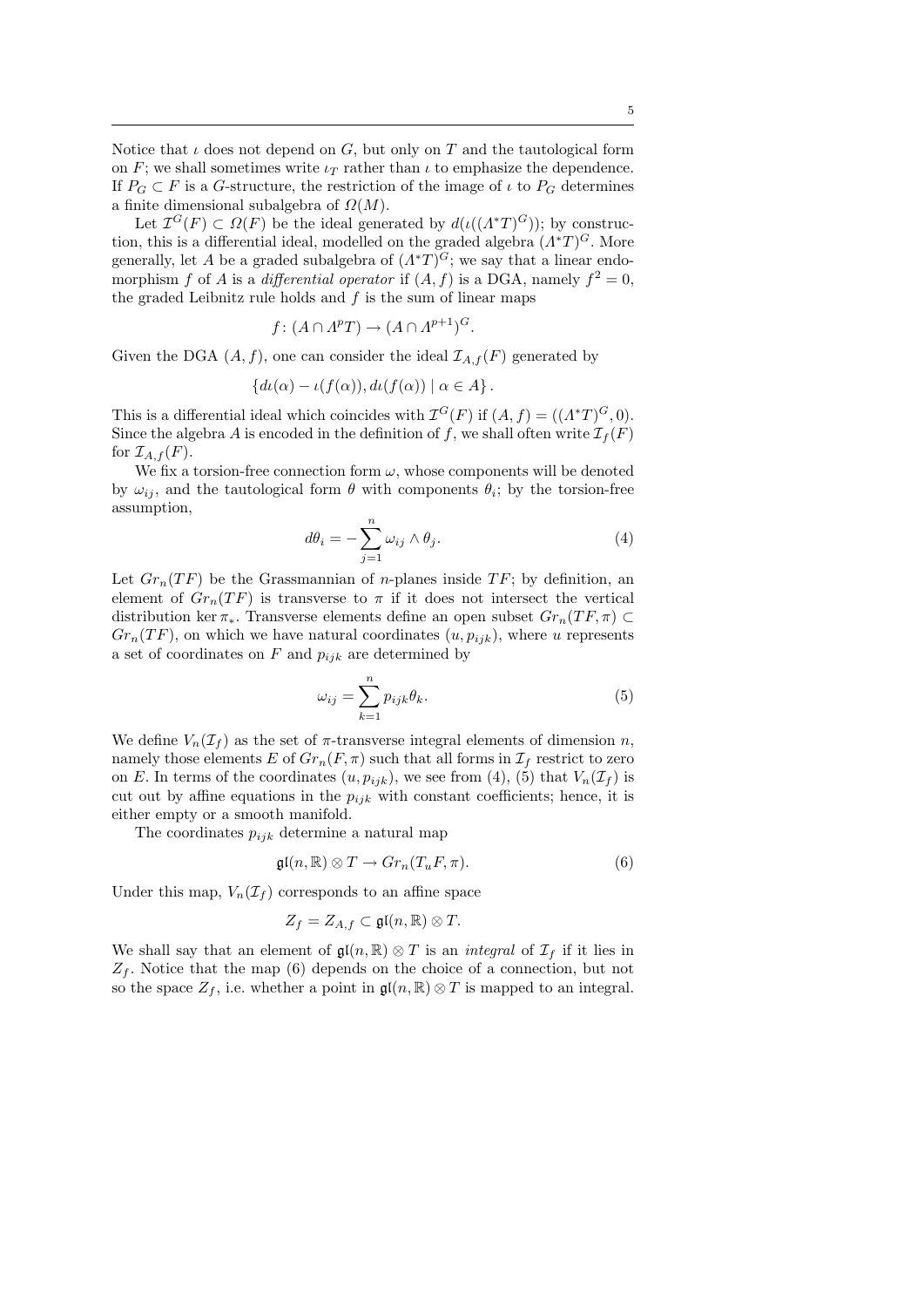Define  $Z'_f$ ,  $Z''_f$  by the diagram of G-equivariant maps

$$
\mathfrak{gl}(n,\mathbb{R})\otimes T \xrightarrow{\cong} T\otimes \mathfrak{gl}(n,\mathbb{R}) \longrightarrow T\otimes A^2T \longrightarrow \frac{T\otimes A^2T}{\mathfrak{g}\otimes T}
$$
\n
$$
\downarrow \qquad \qquad \downarrow
$$
\n
$$
Z_f \xrightarrow{\qquad \qquad \downarrow}
$$
\n
$$
Z'_f \longrightarrow Z'_f \longrightarrow Z''_f
$$

where the vertical arrows are inclusions and the horizontal arrows are surjective.

We can explain the relation among exterior differential system and special geometries with the following:

**Proposition 1** The affine spaces  $Z_f$ ,  $Z'_f$ ,  $Z''_f$  are invariant under G, and the vector space

$$
T\otimes S^2T+\mathfrak{g}\otimes T
$$

is contained in a translate of  $Z_f$ . If  $E \in Gr_n(T_uF, \pi)$ , the following are equivalent:

- E is an integral element of  $\mathcal{I}_f(F)$ .
- $-$  Given any connection extending E, in the sense that the connection form  $\tilde{\omega}$  satisfies ker  $\tilde{\omega}_u = E$ , the torsion map

$$
\Theta\colon P\to T\otimes A^2T
$$

satisfies  $\Theta(u) \in Z_f'$ .

– Given any local G-structure  $P_G ⊂ F$  extending E, in the sense that  $T_u P_G ⊃$ E, the intrinsic torsion map

$$
\tau\colon P\to \frac{T\otimes A^2T}{\mathfrak{g}\otimes T}
$$

satisfies  $\tau(u) \in Z_f''$ .

In general, one is interested in finding  $G$ -structures  $P_G$  which not only extend an integral element, but are themselves integrals of  $\mathcal{I}_f$ , i.e. such that  $\mathcal{I}_f$  restricts to zero on  $P_G$ . Then the map  $\iota$  descends to an injective DGA morphism  $(A, f) \to \Omega(M)$ , and Proposition 1 tells us that the intrinsic torsion at each point is forced to lie in some space  $Z_f''$ .

First, we discuss the problem of whether  $Z_f$  is empty.

**Lemma 1** The space  $Z_{A,f}$  is non-empty if and only if f extends to a degree 1 derivation  $\tilde{f}$  of the graded algebra  $\Lambda^*T$ . In that case,  $Z_{A,f}$  is a translate of  $Z_{A,0}$ , and  $\tilde{f}$  can be taken to be G-equivariant.

*Proof* Take an element  $\eta$  of  $\mathfrak{gl}(T) \otimes T$ ; its image in  $T \otimes \Lambda^2 T$  can be wiewed as a linear map  $T \to \Lambda^2 T$ , which extends uniquely to a degree 1 derivation  $d_{\eta}$ of  $\Lambda^*T$  (which fails to be a differential operator since  $(d_n)^2 \neq 0$  in general). It follows from the definition that  $\eta$  is in  $Z'_{A,f}$  if and only if  $d_{\eta}$  restricted to A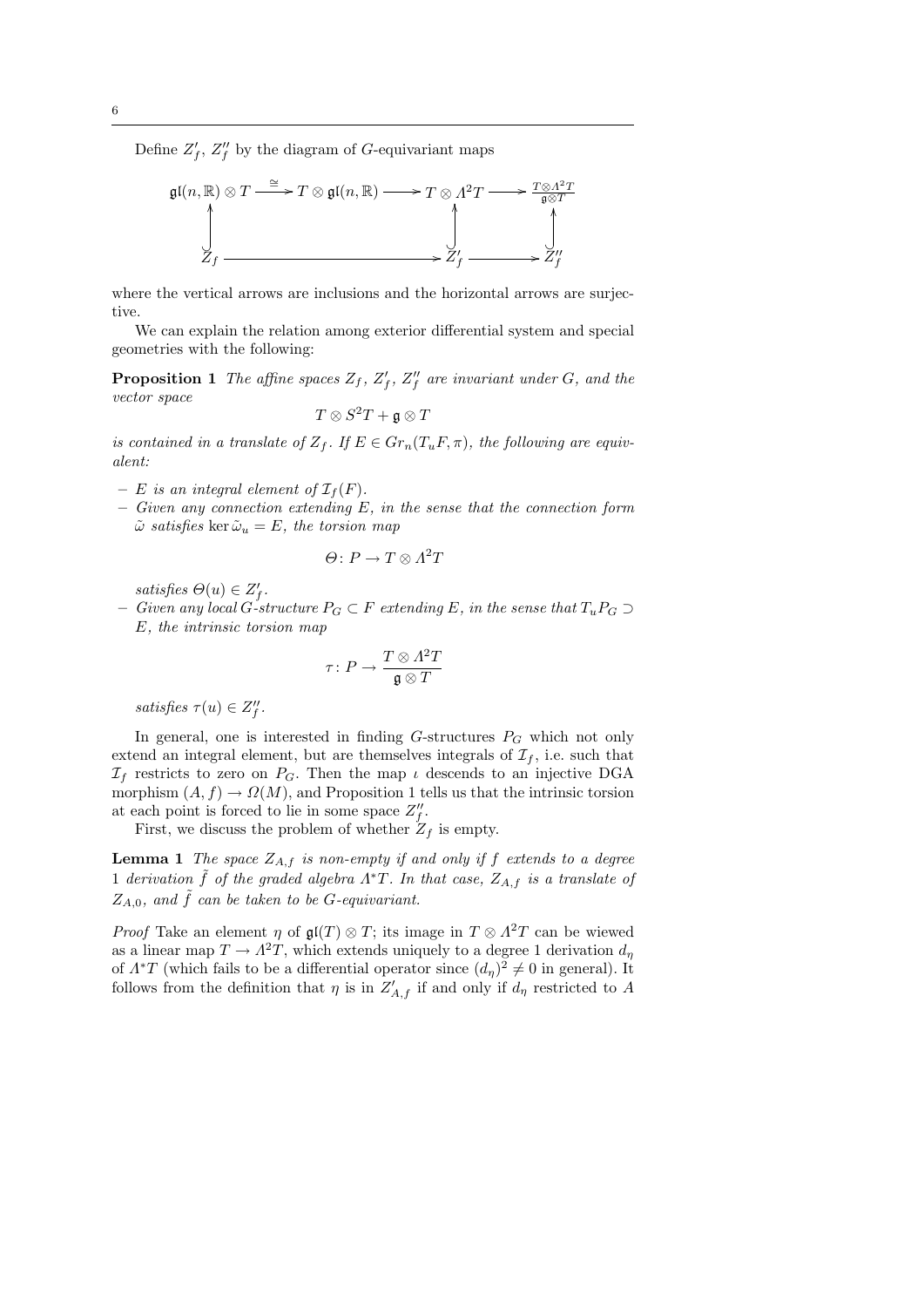coincides with f, and two such  $\eta$  differ by a derivation that restricts to zero on A, i.e. an element of  $Z'_{A,0}$ .

For the last part of the statement, observe that the group  $GL(T)$  acts on the space of derivations of degree one on  $\Lambda^*T$  by

$$
g \cdot f(\alpha) = g(f(g^{-1}\alpha)), \quad \alpha \in \Lambda^*T.
$$

By construction, if  $f'$  is a derivation that coincides with f on  $(\Lambda^*T)^G$ , then any derivation  $g \cdot f'$  also restricts to f on  $A \subset (A^*T)^G$ . Thus we can define

$$
\tilde{f} = \int_{g \in G} (gf') \mu_g,
$$

where  $\mu_q$  is the Haar measure, and obtain a G-equivariant derivation of degree one which extends  $f$ .

In fact, the condition of Lemma 1 is not trivially satisfied; for an example, we refer to Section 8.

We can now introduce a special class of DGA's for which  $Z_f$  has a particularly simple description. Let  $\mathfrak{g}^{\perp}$  denote the orthogonal complement of  $\mathfrak{g}$  in  $\Lambda^2 T$ .

**Proposition 2** For a given compact Lie group G acting on T and  $A =$  $(\Lambda^*T)^G$ ,  $Z_0'' = \{0\}$  if and only if

$$
Z_0 = (\mathfrak{g} \otimes T) \oplus (T \otimes S^2T).
$$

In this case,

$$
\mathrm{codim}\, V_n(\mathcal{I})=\dim T\otimes \mathfrak{g}^\perp.
$$

For every differential operator f on  $(\Lambda^*T)^G$ , either  $Z''_f$  is empty or  $Z''_f = \{\xi_f\}$ , where  $\xi_f$  is fixed under the action of G. Moreover the intrinsic torsion of any G-structure  $P_G$  is completely determined by the map

$$
d \circ \iota \colon (A^*T)^G \to \Omega(P_G).
$$

In particular, a G-structure is an integral of  $I_f$  if and only if its intrinsic torsion map

$$
P_G \to \mathfrak{g}^\perp \otimes T
$$

takes constantly the value  $\xi_f$ .

We say  $G$  is *strongly admissible* if one of the equivalent conditions of Proposition 2 hold, and that  $P_G$  is a G-structure with *constant intrinsic torsion* if the intrinsic torsion map is constant. Proposition 2 suggests that it makes sense to consider G-structures with constant intrinsic torsion, for G a strongly admissible group; constant intrinsic torsion geometries are the DGA equivalent of Killing spinors, though more general. Examples of these structures will be given in Section 4 and Section 5.

In the case that  $f$  is zero, looking for integral  $G$ -structures is equivalent to requiring that the holonomy be contained in  $G$ , as in [7]. However, the same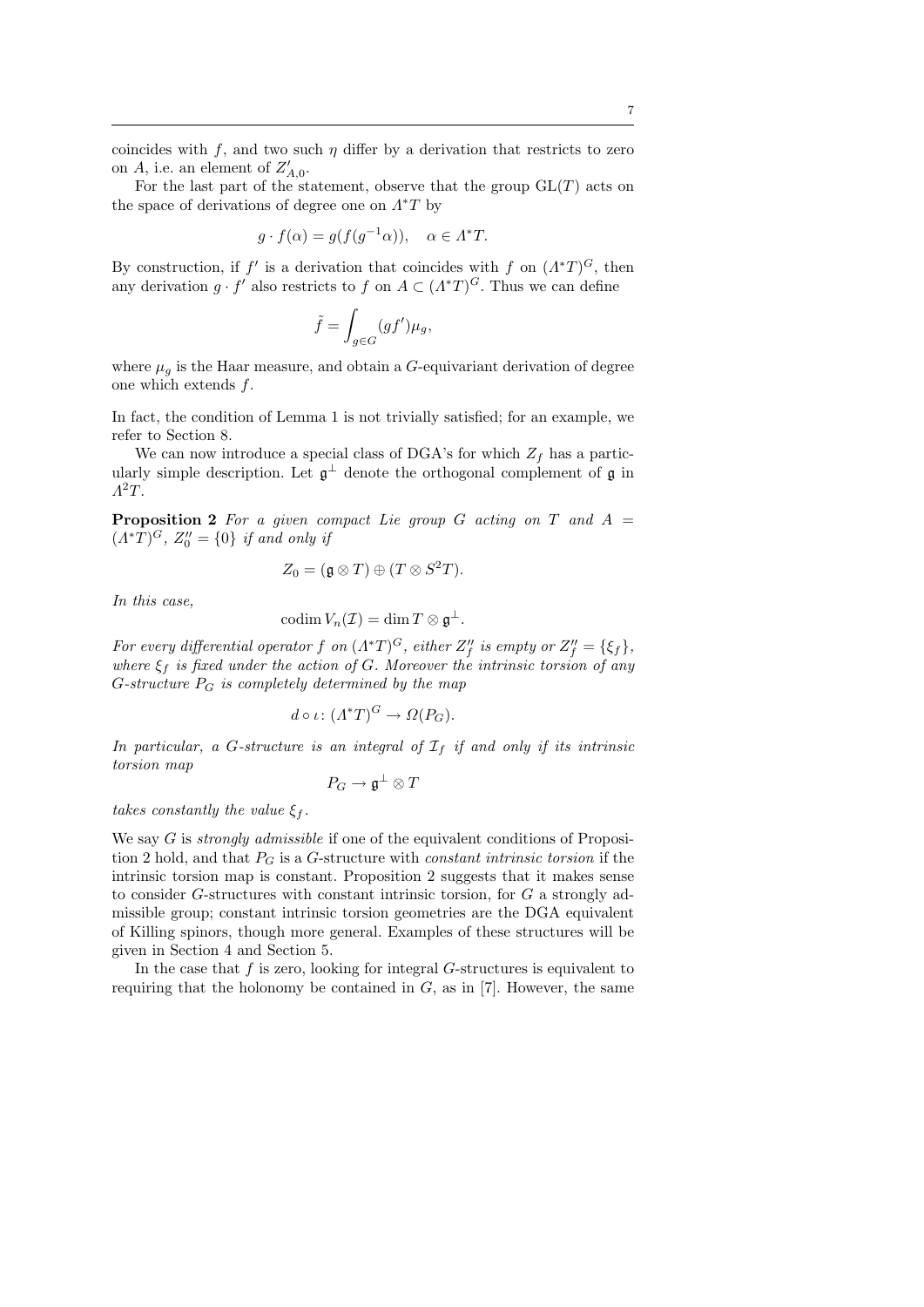techniques also work in the case of constant intrinsic torsion (that is, when f is non-zero) or in the case of subalgebras  $A \subset (A^*T)^G$ . Indeed, in the rest of this section we give a sufficient condition on  $(A, f)$  ensuring that  $\mathcal{I}_{A,f}$  is involutive.

Now fix an exterior differential system  $\mathcal{I}_f$ . A subspace  $E \subset T_uF$  is integral if  $\mathcal{I}_f$  restricts to zero on E. If  $v_1, \ldots, v_k$  is a basis of E, the space of polar equations of E is

$$
\mathcal{E}(E) = \{ (v_1 \wedge \cdots \wedge v_k) \cup \alpha_u \mid \alpha \in \mathcal{I}_f \}.
$$

Then the annihilator of  $\mathcal{E}(E)$  is the union of all integral elements containing E. Given  $E \in V_n(\mathcal{I}_f)$ , a flag

$$
\{0\} = E_0 \subsetneq \cdots \subsetneq E_n = E \tag{7}
$$

is ordinary (resp. regular) if for all  $k < n$  (resp.  $k \leq n$ ) the dimension of  $\mathcal{E}(E')$ is constant for E' in a neighbourhood of  $E_k$  in  $Gr_k(F)$ . By Cartan's test, the flag (7) satisfies

$$
\mathrm{codim}\, V_n(\mathcal{I}_f) \ge c_0 + \cdots + c_{n-1}, \quad c_k = \dim \mathcal{E}(E_k),
$$

and equality holds if and only if the flag is ordinary. Moreover by the Cartan-Kähler theorem the terminus  $E$  of an ordinary flag is contained in an integral manifold of dimension  $n$  (see [9]).

Since the map  $\iota$  establishes an isomorphism between T and  $E^*$ , we can define another flag

$$
\{0\} = W_0 \subsetneq \cdots \subsetneq W_n = T, \quad E_k = \iota(W_k^{\perp})^o \cap E \tag{8}
$$

Here the notation is that if  $V \subset W$ , we define  $V^o \subset W^*$  as the subspace of those elements of  $W^*$  that vanish on V. We now show that the numbers  $c(E_k)$ do not depend on  $E$  or  $f$ , but only on the flag  $(8)$ .

**Lemma 2** Given a compact Lie group G acting orthogonally on  $T = \mathbb{R}^n$ , and a graded subalgebra  $A \subset (A^*T)^G$ , to every  $W \subset T$  one can associate a subspace  $H(W) \subset \mathfrak{gl}(T)$  with the following property. Let F be a frame bundle over an n-dimensional manifold M, f a differential operator on A, E in  $V_n(\mathcal{I}_f(F))$ , and  $E' \subset E$  the subspace corresponding to  $W \subset T$ . Then the polar space  $H(E')$ for the exterior differential system  $\mathcal{I}_f(F)$  satisfies

$$
H(E') = E' \oplus H(W).
$$

*Proof* If  $E \subset T_uF$ , we can think of  $\iota$  as a map from T to  $T_u^*F$ . Since  $E \supset E'$ is an integral element, all the forms in  $\mathcal{E}(E')$  vanish on E. This means that  $\mathcal{E}(E')$  does not intersect  $\iota(T)$ . We can therefore consider the reduced polar equations, namely the image of  $\mathcal{E}(E')$  under the map

$$
T_u^*F \to \frac{T_u^*F}{\iota(T)} \cong \mathfrak{gl}(T)^*.
$$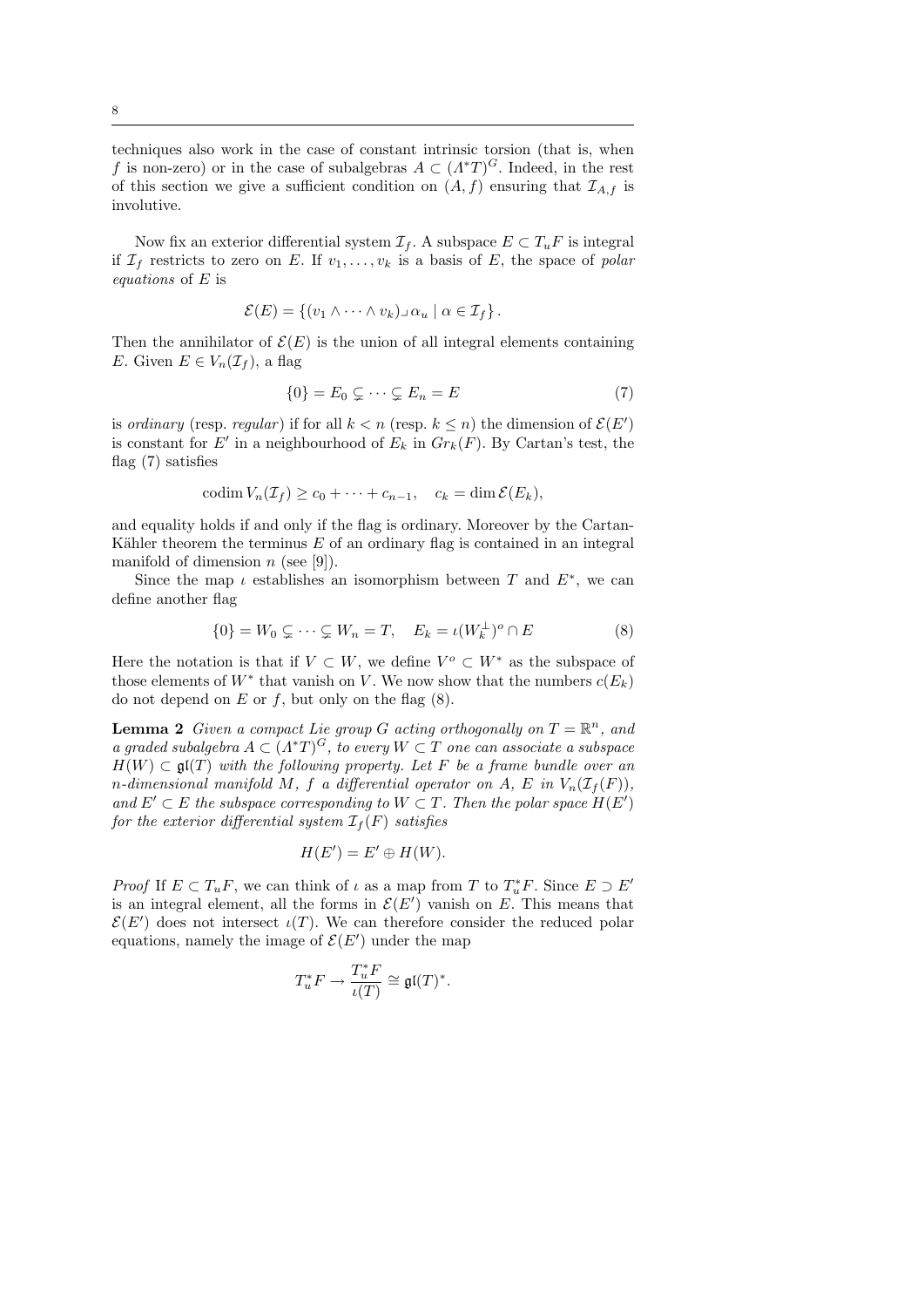When passing to the quotient, the components  $\iota(f(\alpha))$  of the generators vanish, and so the reduced polar equations for  $\mathcal{I}_{A,f}(F)$  are the same as those for  $\mathcal{I}_{A,0}(F)$ . Since (4) does not depend on the point u, or the manifold M, their image in  $\mathfrak{gl}(T)^*$  depends only on W. Defining  $H(W)$  as the subspace  $\mathcal{E}(E')^o$ of  $\mathfrak{gl}(T)$ , the statement follows.

Noting that dim  $H(E) + \dim \mathcal{E}(E) = n^2 + n$ , we set

$$
c(W) = n^2 + n - \dim H(W).
$$

Thus, Lemma 2 asserts that  $c(E)$  equals  $c(W)$  regardless of f, F and E.

**Definition 1** We say a flag  $W_0 \subsetneq \cdots \subsetneq W_n = T$  is  $\mathcal{I}_A$ -ordinary if

$$
c(W_0)+\cdots+c(W_{n-1})=\dim\frac{\mathfrak{gl}\otimes T}{Z_0}.
$$

This is a purely algebraic definition, which does not involve directly an exterior differential system. One can show that the  $c(W_i)$  add up to the dimension of  $T \otimes \mathfrak{g}^{\perp}$  if and only if G is strongly admissible and the flag is  $\mathcal{I}_A$ -ordinary (see Proposition 6).

**Proposition 3** Given a compact Lie group G acting orthogonally on  $T = \mathbb{R}^n$ , and a subalgebra  $A \subset (A^*T)^G$ , suppose there is an  $\mathcal{I}_A$ -ordinary flag

$$
W_0 \subsetneq \cdots \subsetneq W_n = T.
$$

Then, for every differential operator  $f$  on  $A$  which extends to a derivation of degree one of  $\Lambda^*T$  and every real analytic n-dimensional manifold M with frame bundle F, the exterior differential system  $\mathcal{I}_f(F)$  is involutive.

*Proof* By Lemma 1,  $Z_{A,f}$  is a translate of  $Z_{A,0}$ ; in particular, at each  $u \in$ F there is an integral element  $E \in V_n(\mathcal{I}_f(F))$ . By Lemma 2, the flag (8) determines a flag  $E_0 \subset \cdots \subset E_n$  such that

$$
c_0 + \cdots + c_{n-1} = \dim \frac{\mathfrak{gl} \otimes T}{Z_0}.
$$

On the other hand the right-hand side equals the codimension of  $V_n(\mathcal{I}_f(F))$ , and so by Cartan's test the flag  $E_0 \subset \cdots \subset E_n$  is ordinary. Thus, every integral element is ordinary, and so by the Cartan-Kähler theorem it is tangent to a real analytic integral of dimension n.

We can now give a sufficient condition for algebras generated by a single stable form. Recall from [16] that a form  $\phi \in \Lambda^p T$  is *stable* if its infinitesimal orbit  $\mathfrak{gl}(T) \cdot \phi$  relative to the standard  $GL(T)$  action coincides with  $\Lambda^p T$ .

More generally, given a subspace  $E \subset T$ , we shall say that a form  $\alpha$  in  $\Lambda^p T$ is E-stable if for the restriction map  $\pi_E \colon A^p T \to A^p E$  satisfies

$$
\pi_E(\mathfrak{gl}(T)\cdot\phi)=A^pE.
$$

In particular, if  $\alpha$  is stable then it is also E-stable for all  $E \subset T$ . The converse is not true: for instance, a 4-form in  $\mathbb{R}^8$  with stabilizer Spin(7) is not stable, but it is stable for every  $E \subseteq T$ , since the restriction to a space of codimension one has stabilizer conjugate to  $G_2$ .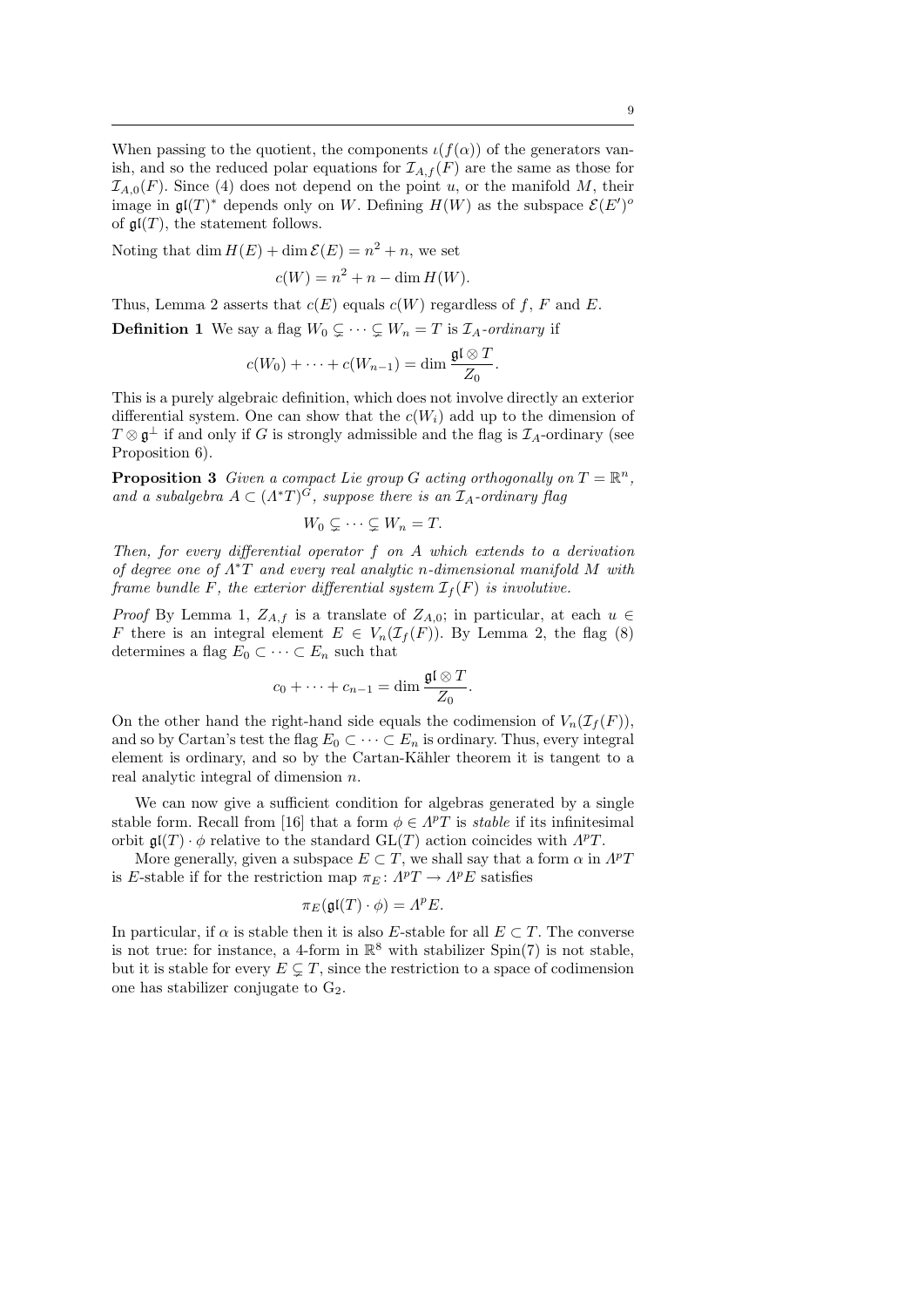**Proposition 4** Let  $\alpha$  be an E-stable form on T, where E has codimension one in T. Then every flag  $E_0 \subsetneq \cdots \subsetneq E_n$  in T with  $E_{n-1} = E$  is  $\mathcal{I}^{\alpha}$ -ordinary.

*Proof* Since  $\pi_{E_i}$  factors through  $\pi_{E_{n-1}}$ ,  $\alpha$  is  $E_i$ -stable for all i. Thus we obtain that  $\mathcal{E}(E_i)$  consists of  $\binom{i}{p}$  equations. On the other hand, the space  $Z^{\alpha}$  is defined by at most  $\binom{n}{p+1}$  equations. By Cartan's inequality,

$$
\binom{p}{p} + \binom{p+1}{p} \cdots + \binom{n-1}{p} \le \operatorname{codim} Z^{\alpha} \le \binom{n}{p+1},
$$

and a straightforward calculation shows that equality must hold.

In general, for algebras A generated by a single form, an  $\mathcal{I}_A$ -ordinary flag may exist even if the form is not  $E$ -stable for any  $E$  of codimension one. For instance, the form  $e^{12} + e^{34}$  in  $\mathbb{R}^7$  is not E-stable for any six-dimensional E, but the algebra A it generates admits an  $\mathcal{I}_A$ -ordinary flag. However, the above proposition applies to some significant cases. Recall from Section 1 that  $\mathbb{R}^8$ admits a stable three-form  $\phi$  with stabilizer PSU(3). Indeed more stable forms exist (see [17]), but we shall focus on forms with compact stabilizers.

Theorem 3 If A is one of

 $(\Lambda^*\mathbb{R}^8)^{Sp(2)Sp(1)}, (\Lambda^*\mathbb{R}^8)^{Spin(7)}, \mathbb{R}\rho \subset \Lambda^*\mathbb{R}^8, \mathbb{R}(*\rho) \subset \Lambda^*\mathbb{R}^8$ 

then for every real analytic manifold M of the appropriate dimension with frame bundle F, the exterior differential system  $\mathcal{I}_{A,0}(F)$  is involutive. Moreover if A is one of

$$
(\Lambda^*\mathbb{R}^7)^{G_2}, (\Lambda^*\mathbb{R}^{2k})^{SU(k)}, (\Lambda^*\mathbb{R}^{2k+1})^{SU(k)},
$$

for every real analytic manifold M of the appropriate dimension n with frame bundle F and every differential operator f on A which extends to a derivation of degree one f of  $\Lambda^*\mathbb{R}^n$ , the exterior differential system  $\mathcal{I}_{A,f}(F)$  is involutive.

Proof Given Proposition 3, it suffices to show that a flag satisfying Definition 1 exists in each case. For the first part of the statement, we observe that each algebra is generated by an E-stable form and apply Proposition 4. Concerning the second part, we refer to [7] for the case of  $G_2$ , and to Lemmas 4, 5 for the case of  $SU(n)$ .

Remark 2 By the second part of the theorem, it follows that the exterior differential systems associated to nearly-parallel  $G_2$ -structures, nearly-Kähler  $SU(3)$ -structures and  $\alpha$ -Einstein-Sasaki  $SU(k)$ -structures are involutive. These structures are also characterized by the existence of a Killing spinor. Thus, this result can be viewed as an "analogue with torsion" to Bryant's result in the case of a parallel spinor [7].

Remark 3 Computing the  $c_k$  is in general not a straightforward task. For fixed G, one can resort to the use of a computer (see [11]). In general, one has to carry out the computation by hand (See Sections 4, 5).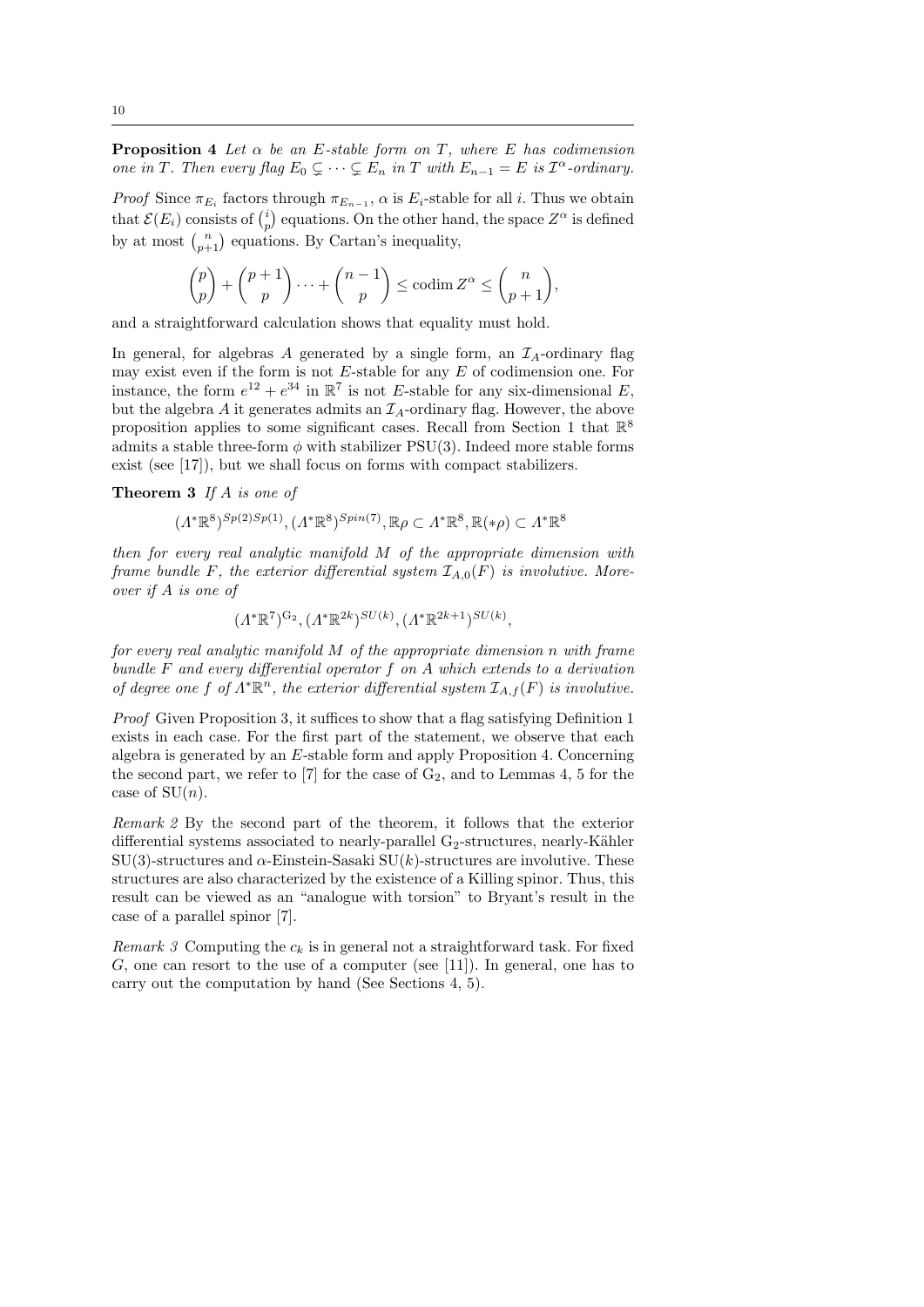## 3 The abstract embedding theorem

In this section we formalize the embedding problem introduced in Section 1, and prove an abstract embedding theorem implying Theorems 1 and 2; further applications will be given in later sections.

Let  $W \subset T$  be a subspace. The action of G on T restricts to an action of

$$
H = G \cap O(W)
$$

on  $W$ . There is a natural map

$$
p\colon (A^*T)^G \to (A^*W)^H,
$$

which is not in general surjective. Given a differential operator f on  $A \subset$  $(\Lambda^*T)^G$ , there is at most one differential operator  $f_W$  such that the diagram

$$
A \xrightarrow{f} A
$$
  
\n
$$
\downarrow p
$$
  
\n
$$
p(A) \xrightarrow{f_W} p(A)
$$
 (9)

commutes; the condition for the existence of  $f_W$  is that

$$
\ker p \subset \ker p \circ f.
$$

When  $f = 0$  the condition is trivially satisfied, and we will denote the induced map by  $0_W$ . The map  $f_W$  can be used to define an induced exterior differential system on certain submanifolds of N.

Indeed, let  $\iota: N \to M$  be a submanifold of M, with the same dimension as  $W$ , and assume the normal bundle is trivial. A principal bundle, whose fibre consists of the group  $GL(T, W)$  of matrices in  $GL(T)$  mapping W to itself, is induced on  $N$  by

$$
F_N = \{ u \in \iota^* F \mid u(W) \subset T_{\pi(u)}N \}.
$$

If one fixes a trivialization of the normal bundle, one can view the frame bundle of N as a reduction to  $GL(W)$  of the principal bundle  $F_N$ ; however, it will be more convenient to work with  $F_N$ . Although  $F_N$  is not a  $GL(T, W)$ -structure, it carries a tautological form nonetheless, and so it has a tautological morphism of the type (3), i.e.

$$
\iota_W \colon p((\Lambda^*T)^G) \to \Omega(F_N).
$$

Like in Section 2, it follows that  $f_W$  determines an exterior differential system on  $F_N$  which we denote by  $\mathcal{I}_{f_W}(F_N)$ .

We wish to relate integrals of  $\mathcal{I}_f(F)$  and of  $\mathcal{I}_{f_W}(F_N)$ . In order to do so, we need to establish a compatibility condition between the embedding  $N$   $\subset$   $M$ and the inclusion  $W \subset T$ .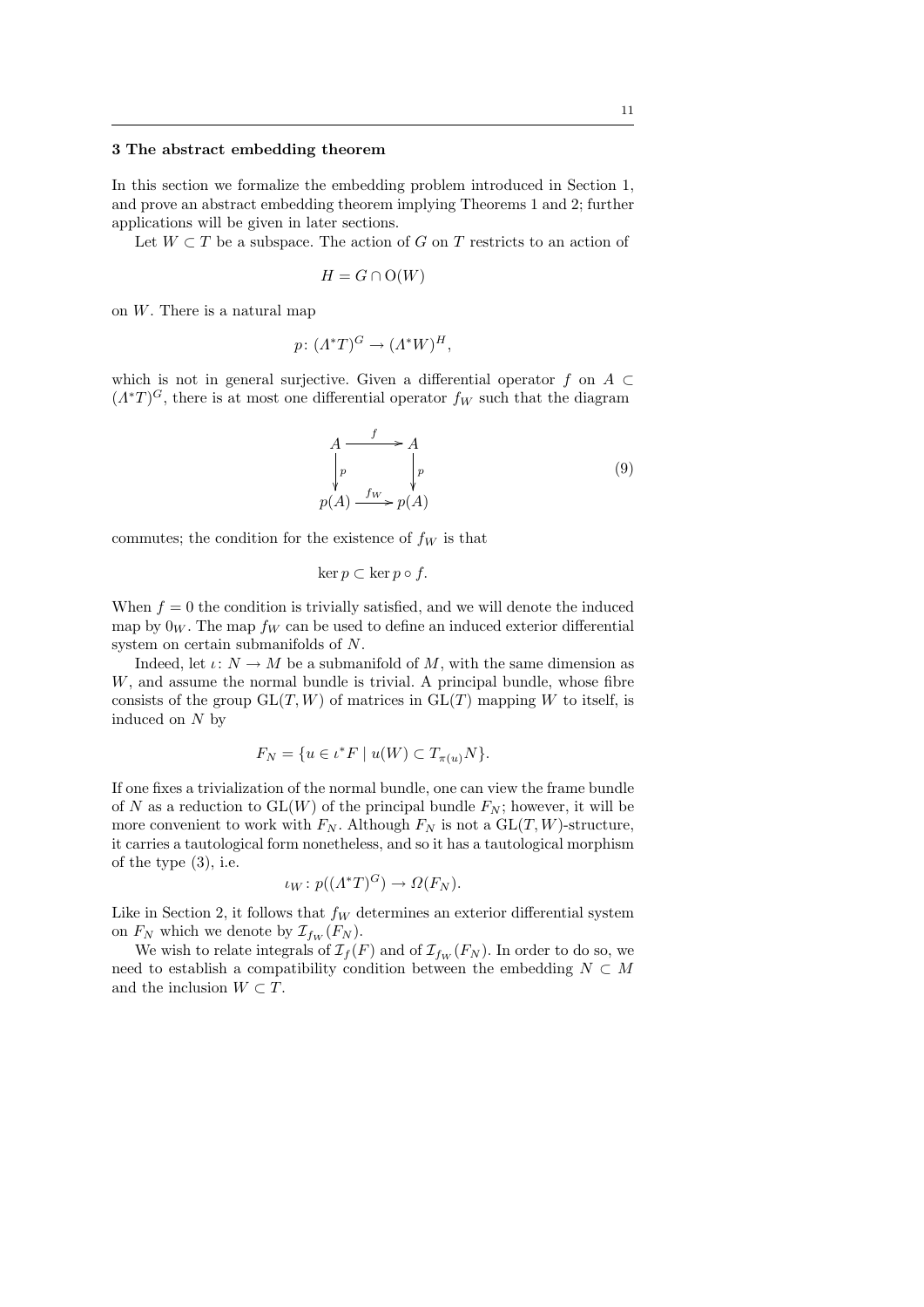**Definition 2** Suppose  $N$  is an embedded submanifold of  $M$  with the same dimension as  $W \subset T$  and  $P_G$  is a G-structure on M; if the intersection

$$
\iota^* F_N \cap \iota^* P_G \subset \iota^* F
$$

contains a principal bundle  $P_H$  on N with fibre H, we say that the pair  $(N, P_H)$ is embedded in  $(M, P_G)$  with type  $W \subset T$ .

Notice that in the above definition, the intersection

$$
(\iota^* F_N \cap \iota^* P_G)_x = \{ u \in (P_G)_x \mid u(W) \subset T_{\pi(x)}N \}
$$

is either empty or a single  $H$ -orbit, where

$$
\tilde{H} = G \cap (\mathcal{O}(W) \times \mathcal{O}(W^{\perp})).
$$

So the first condition required in the definition is that the intersection is never empty, or equivalently, a principal bundle with fibre  $H$ . On the other hand, giving a reduction to  $H$  of this bundle is the same as giving a trivialization of the normal bundle.

**Proposition 5** Fix a manifold M and an exterior differential system  $\mathcal{I}_f$  on its frame bundle. If a G-structure  $P_G$  is an integral of  $\mathcal{I}_f$  and  $(N, P_H)$  is embedded in  $(M, P_G)$  with type  $W \subset T$ , then ker  $p \subset \text{ker } p \circ f$  and  $P_H$  is an integral for  $\mathcal{I}_{f_W}$ .

Proof Consider the commutative diagram

A / p (Λ <sup>∗</sup>T) G p <sup>ι</sup><sup>T</sup> /Ω(F) / Ω(PG) p(A) /(Λ <sup>∗</sup>W) H <sup>ι</sup><sup>W</sup> /Ω(F<sup>N</sup> ) /Ω(PH)

where the straight unlabeled arrows are restriction maps. Let  $p(\alpha)$  be a form in  $p(A)$ . On  $P_H$ ,

$$
d(\iota_W(p(\alpha))) = d(\iota_T(\alpha)) = \iota_T(f(\alpha)) = \iota_W(p(f(\alpha))),
$$

and so if  $p(\alpha) = 0$ , then  $p(f(\alpha)) = 0$ . Since  $p \circ f = f_W \circ p$ ,  $P_H$  is an integral of  $\mathcal{I}_{f_W}$ .

Conversely, we can pose the following general problem, which we shall call the *embedding problem*. Let  $N$  be a manifold of the same dimension as  $W$ , and let  $F_N$  be the bundle of frames on N. Suppose  $F_N$  has a H-reduction  $P_H$ which is an integral of  $\mathcal{I}_{fw}(F_N)$ . Can we embed  $(N, P_H)$  into a pair  $(M, P_G)$ with type  $W \subset T$ , in such a way that  $P_G$  is an integral of  $\mathcal{I}_f$ ?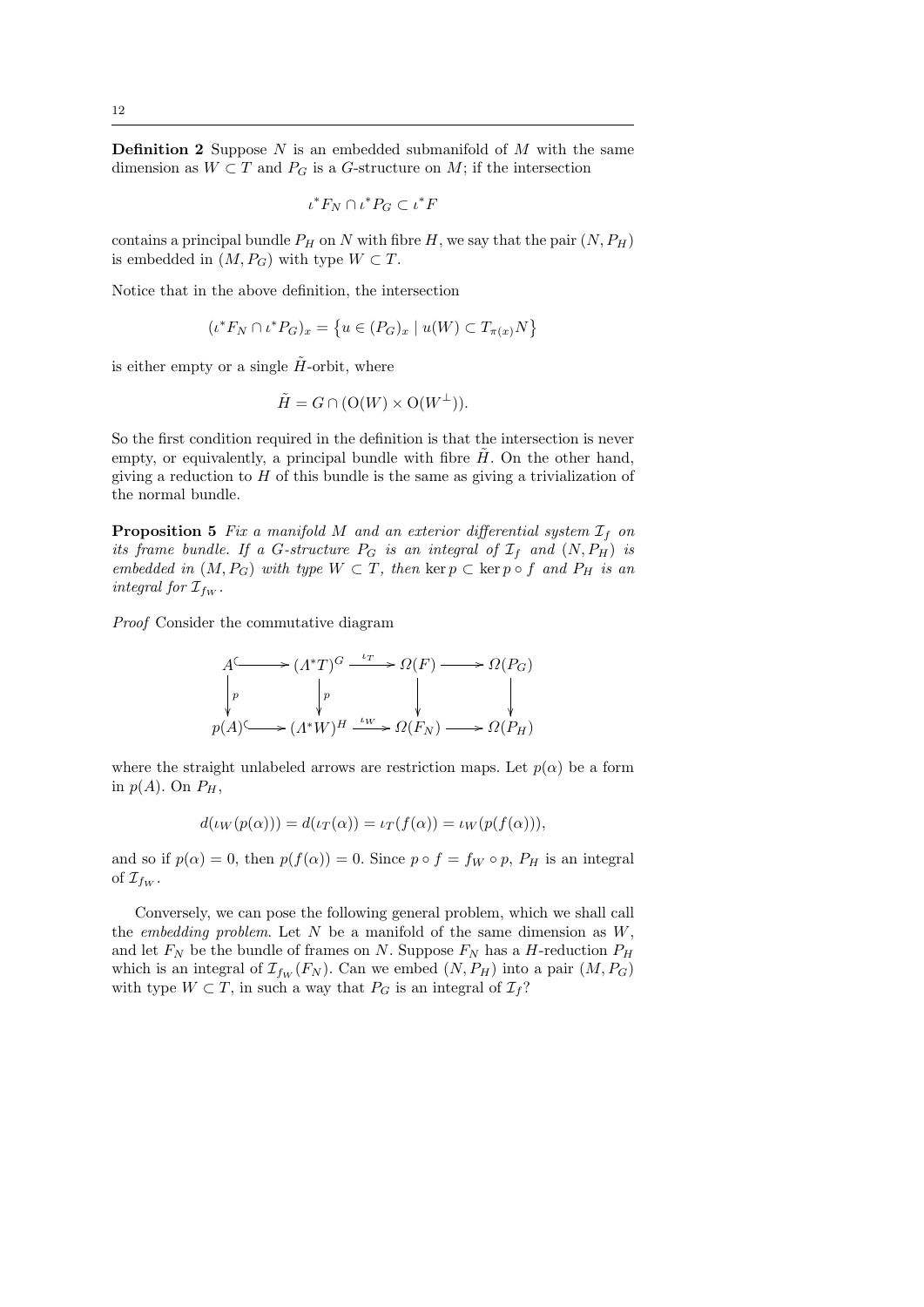*Remark 4* In principle one could also consider submanifolds  $N$  with non-trivial normal bundle. So far, this would amount to replacing the structure group  $H$ with  $H$ . However, the main result of this section makes use of Cartan-Kähler theory, which requires enlarging one dimension at a time. Thus, the manifolds one obtains have trivial normal bundle and the  $H$ -structure induced by the embedding reduces to  $H$ . For this reason, the theorem will not apply to  $H$ structures which do not admit a H-reduction. See also the comments in [8] and the remark at the end of this section.

It was shown in [6] that one cannot solve the embedding problem in general in the non-real-analytic setting. However, keeping the real analytic assumption, we will prove an abstract embedding theorem, which generalizes the results mentioned in Section 1, does not reference any specific instance of  $G$  and  $T$ , and holds in the constant intrinsic torsion case as well.

**Lemma 3** Assume  $Z_f$  is not empty. For ever choice of  $W \subset T$ , the linear projection  $\mathfrak{gl}(T) \otimes T \to \mathfrak{gl}(W) \otimes W$  induces by restriction a surjective map  $Z_f \rightarrow Z_{f_W}$ .

*Proof* It follows from the diagram (9) that the image of  $Z_f$  is contained in  $Z_{fw}$ ; in particular  $Z_{fw}$  is not empty. Since the projection is linear, the image of  $Z_f$  has the same dimension as the image of  $Z_0$ . Moreover, as  $Z_{fw}$  is not empty, its dimension does not depend on  $f$ . Summing up, it suffices to prove the statement for  $f = 0$ .

The rest of the proof, while algebraic in nature, is best explained working at a point  $u$  of the frame bundle  $F$ . Let  $W$  have dimension  $k$  and  $T$  have dimension n. Consider the natural map

$$
\mathfrak{gl}(W) \otimes W \to \mathfrak{gl}(T) \otimes T \to Gr_n(T_uF,\pi) \xrightarrow{q} Gr_k(T_uF,\pi),
$$

where the map q is given by the choice of  $W \subset T$  and the correspondence of (8). We claim that the image E of an element of  $Z_{0_W}$  under this map is an integral element of  $\mathcal{I}_{A,0}(F)$ . Indeed, let  $\alpha$  be in A; we can decompose it according to  $T = W \oplus W^{\perp}$ , so that

$$
\alpha = p(\alpha) + \sum \beta_i \wedge \gamma_i, \quad \beta_i \in \Lambda^* W^{\perp}, \gamma_i \in \Lambda^* W.
$$

Restricting to the space E,  $d\iota(p(\alpha))$  is zero because E is the image of an element in  $Z_{0_W}$ ,  $\iota(\beta_i)$  is zero because of how q is defined, and finally  $d\iota(\beta_i)$ is zero because E is the image of an element in  $\mathfrak{gl}(W) \otimes W$ . Thus,  $d\iota(\alpha)$  is zero on E for all  $\alpha$ , and  $\pi$ -transverse integral elements of  $\mathcal{I}_{0w}$  are mapped to  $\pi$ -transverse integral elements.

Therefore, we obtain a commutative diagram

$$
Z_0 \longrightarrow V_n(\mathcal{I}_{A,0}(F))
$$
  
\n
$$
\downarrow q
$$
  
\n
$$
Z_{0_W} \longrightarrow V_k(\mathcal{I}_{A,0}(F))
$$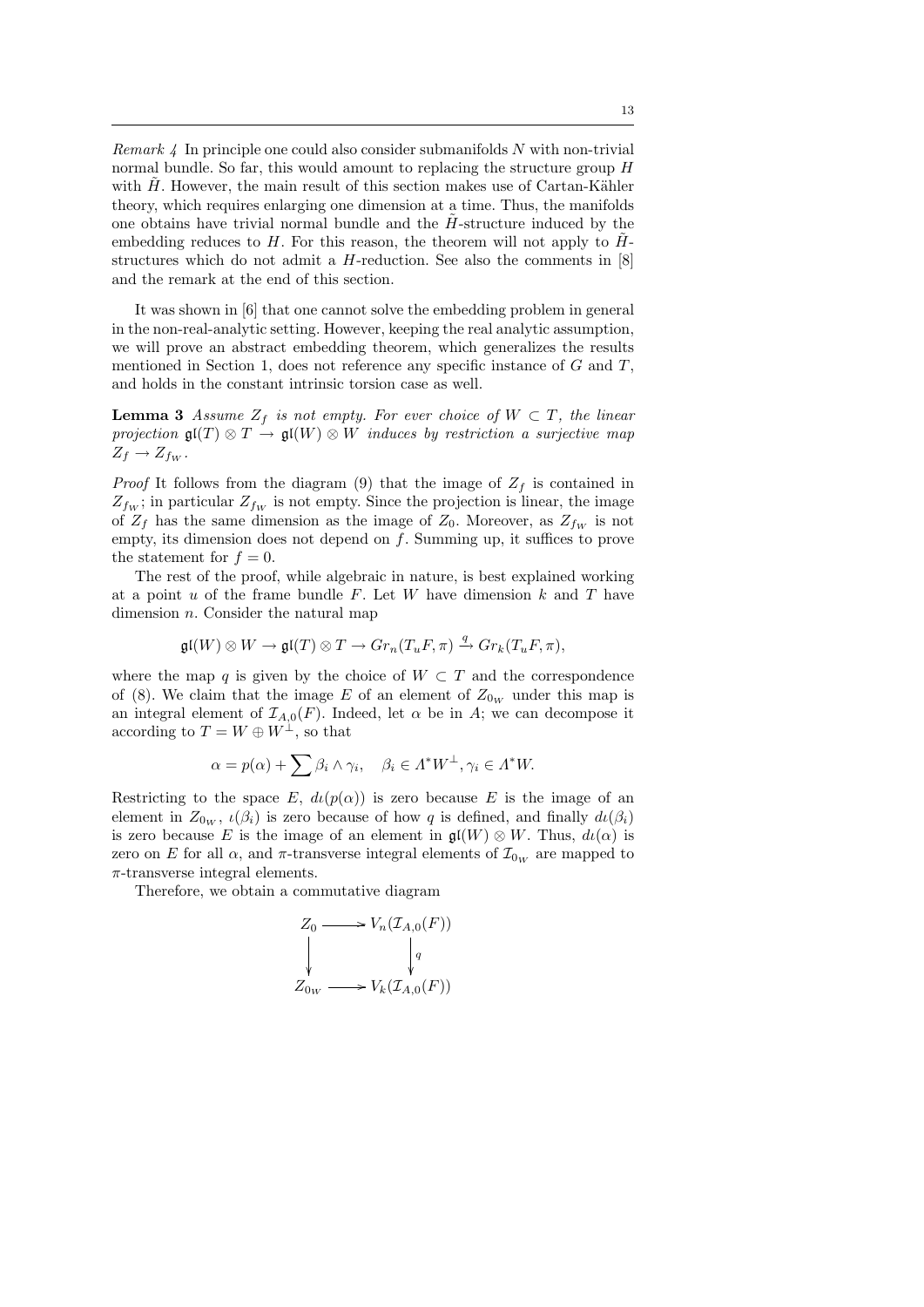where the bottom arrow is the map constructed above; it suffices to show that the map  $q$  is surjective. In other words, we must prove that for the exterior differential system  $\mathcal{I}_{A,0}(F)$ , every  $\pi$ -transverse integral element  $E \subset T_uF$  of dimension  $k < n$  is contained in a  $\pi$ -transverse integral element of dimension  $\overline{n}$ .

Let e be a generator of  $\Lambda^k E$ , and set

$$
\tilde{\mathcal{E}}(E) = \{ e \cup \phi_u \mid \phi \in \mathcal{I}^G(F) \} .
$$

By construction,  $\tilde{\mathcal{E}}(E)$  is closed under wedging by forms in the exterior algebra  $AE^o$  over the space  $E^o \subset T_u^*F$  of 1-forms that vanish on E. The polar equations  $\mathcal{E}(E)$  are the subspace of  $\mathcal{E}(E)$  consisting of forms of degree one; a vector space  $E' \supset E$  of dimension  $k + 1$  is integral if and only if all forms in  $\mathcal{E}(E)$  vanish on E'. Introducing the space of "horizontal" one-forms

$$
L = (\ker \pi_{*u})^o,
$$

we now prove that  $\mathcal{E}(E)$  is transverse to L. Indeed, let  $\Theta$  be a generator of  $\Lambda^n L$ , and let  $\Theta_o$  be a generator of  $\Lambda^{n-k}(E^o \cap L)$ . Then  $\Theta_o$  does not lie in  $\tilde{\mathcal{E}}(E)$ , because otherwise  $\mathcal{I}_{A,0}$  would contain an element of the form  $\Theta + \beta$ ,  $e \Box \beta = 0$ ; this is absurd, because it implies that the zero element in  $\mathfrak{gl}(T)\otimes T$  is not an integral of  $\mathcal{I}_{A,0}$ . Thus  $\tilde{\mathcal{E}}(E)$ , which is closed under wedging with forms in  $AE^o$ , does not contain any 1-form in  $E^o \cap L$ . On the other hand E is integral, so  $\mathcal{E}(E)$  is contained in  $E^o$  and

$$
\mathcal{E}(E) \cap L = \mathcal{E}(E) \cap (E^o \cap L) = \{0\}.
$$

Thus, a basis of L restricts to linearly independent elements on  $\mathcal{E}(E)^o$ ; this implies the existence of a  $\pi$ -transverse integral  $E' \supset E$  of dimension  $k + 1$ , and by repeating the argument we obtain the required integral element of dimension  $n$ .

In Proposition 3 we introduced a sufficient condition for  $\mathcal{I}_f$  to be involutive. An involutive exterior differential system is a necessary ingredient for our embedding theorem, but the condition needs to be refined slightly. We say that  $W \subset T$  is relatively admissible if there is an  $\mathcal{I}^G$ -ordinary flag

$$
W_0 \subsetneq \cdots \subsetneq W_n = T, \quad W_k = W. \tag{10}
$$

We can now prove the main result of this section, which also gives Theorems 1, 2 as corollaries.

Theorem 4 (Abstract Embedding Theorem) Let  $G \subset O(T)$  be a compact group, and let  $W \subset T$  be a relatively admissible subspace, with  $H =$  $G \cap O(W)$ . Let f be a differential operator on  $A \subset (A^*T)^G$  which extends to a derivation of degree 1 on  $\Lambda^*T$  and assume ker  $p \subset \text{ker } f \circ p$ ; let  $f_W$  be the differential operator induced by the diagram (9). Then every real analytic pair  $(N, P_H)$ , with N a manifold of the same dimension as W and  $P_H$  an integral of  $\mathcal{I}_{p(a),f_W}$ , can be embedded in a pair  $(M, P_G)$  with type  $W \subset T$ , where  $P_G$  is an integral of  $\mathcal{I}_{A,f}$ .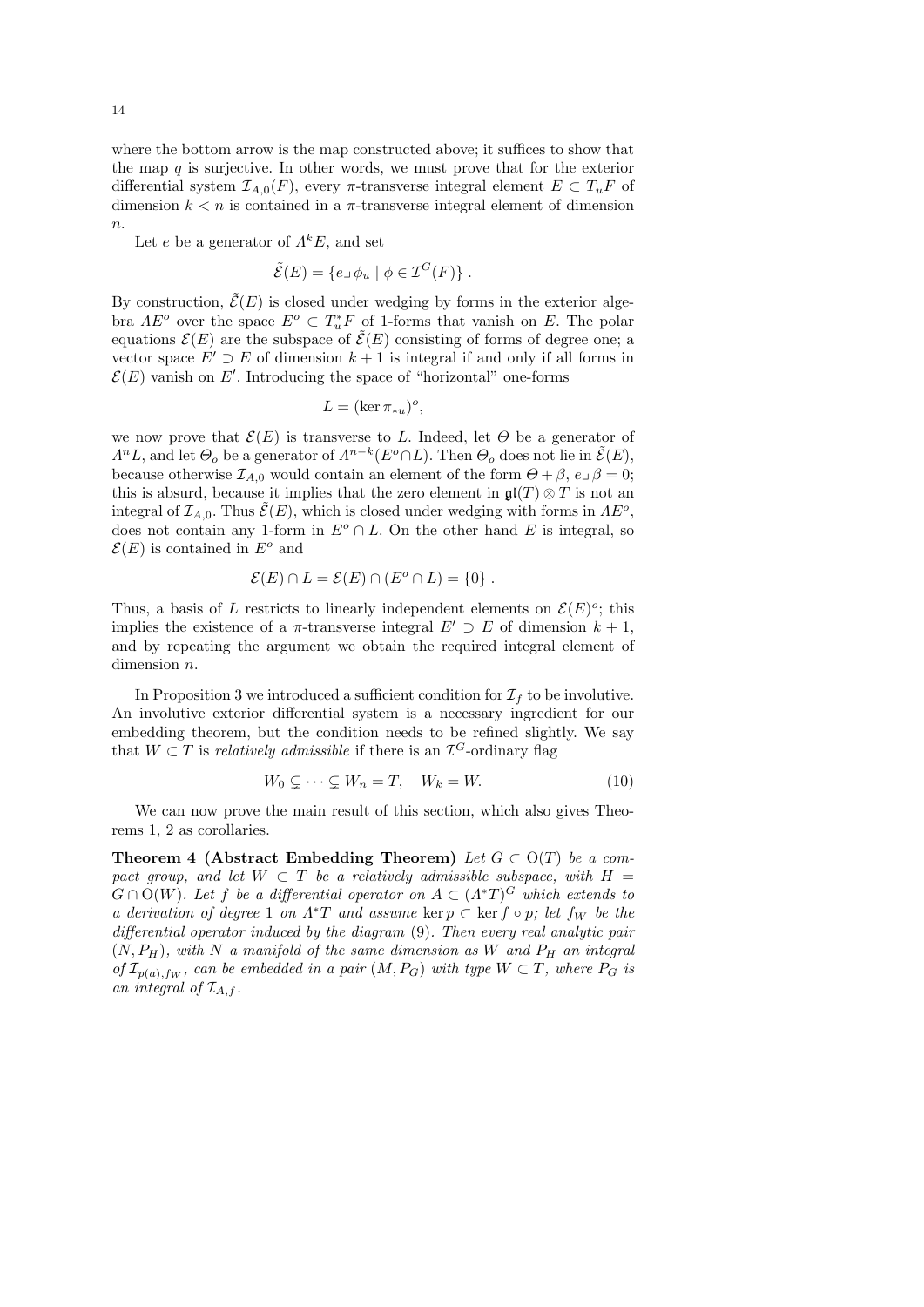*Proof* We shall prove that if  $W' = W_{k+1}$ , with  $W_{k+1}$  defined by the flag (10), then  $(N, P_H)$  can be embedded with type  $W \subset W'$  in a real analytic pair  $(N', P_K)$ , where

$$
K = G \cap O(W'),
$$

and  $P_K$  is an integral of  $\mathcal{I}_{f_W}$ . By definition, either  $W'=T$  and there is nothing left to prove, or  $W' \subset T$  is relatively admissible and  $(N', P_K)$  satisfies the hypotheses of the theorem. Therefore, we can repeat the argument, obtaining a chain of embedded pairs. Now, if  $(N, P_H)$  is embedded in  $(N', P_{H'})$  with type  $W \subset W'$ , and  $(N', P_{H'})$  is embedded in  $(M, P_G)$  with type  $W' \subset T$ , then  $(N, P_H)$  is embedded in  $(M, P_G)$  with type  $W \subset T$ . Therefore, the statement will follow.

Having reduced the problem to one-dimensional steps, we proceed by adapting the proof of [13]. Suppose  $P_H$  is an integral of  $\mathcal{I}_{fw}$  on  $F_N$ . Let  $M = N \times \mathbb{R}^{n-k}$ ; denote by  $q: M \to N$  the natural projection. The frame bundle  $F_N$  of N pulls back to a GL(W)-structure  $q^*F_N$  on M. We claim that  $(q^*P_H)|_{M\times\{0\}}$  is an integral of the exterior differential system  $\mathcal{I}_f(q^*F_N)$ . Indeed, consider the commutative diagram

$$
A \longrightarrow^{L} \Omega \left( q^* F_N |_{M \times \{0\}} \right) \longrightarrow \Omega \left( q^* P_H |_{M \times \{0\}} \right)
$$
  
\n
$$
\downarrow p
$$
  
\n
$$
p(A) \longrightarrow \Omega(F_N) \longrightarrow \Omega(F_H)
$$
  
\n
$$
\downarrow \cong
$$
  
\n
$$
\downarrow p
$$

where the unlabeled arrows are restriction maps. For any  $\alpha \in (\Lambda^*T)^G$ , we see that the form upstairs

$$
d\iota_T(\alpha) - \iota_T f(\alpha)
$$

can be identified with the form downstairs

$$
d\iota_W(p(\alpha)) - \iota_W f_W(p(\alpha)),
$$

which vanishes on  $P_H$ . Therefore  $(q^*P_H)|_{M \times \{0\}}$  is an integral of  $\mathcal{I}_f(q^*F_N)$ , and in particular an integral of  $\mathcal{I}_f(q^*F_M)$ , where  $F_M$  denotes the frame bundle of M.

Now fix a torsion-free connection on  $F_N$ , pull it back to  $q^*F_N$  and extend it to  $F_M$ . At a point u of  $P_H$ , we can write

$$
T_uF_N=W\oplus \mathfrak{gl}(W).
$$

Choose an  $E \subset T_uF_N$  such that

$$
T_u P_H = E \oplus \mathfrak{h}.
$$

Then the usual map (6) identifies E with an element of  $Z_{fw} \subset \mathfrak{gl}(W) \otimes W$ , which we also denote by E. Passing to the diffeomorphic bundle  $q^*P_H|_{M\times\{0\}}$ , the point u corresponds to a point  $(u, 0)$ , and the splitting

$$
T_{(u,0)}q^*F_N = T \oplus \mathfrak{gl}(W)
$$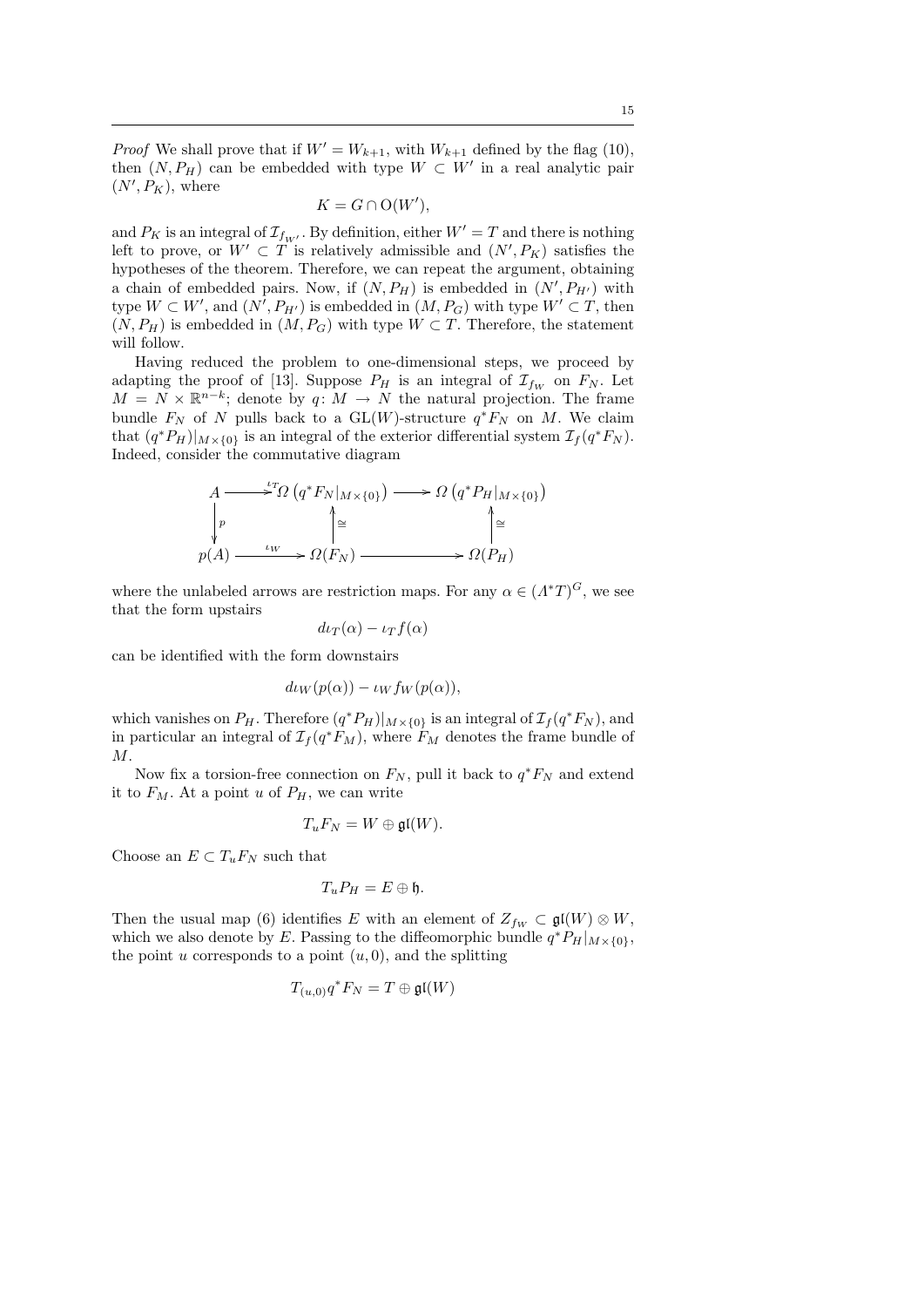is compatible with the splitting of  $T_uF_N$ ; thus, the tangent space to  $(q^*P_H)|_{M\times\{0\}}$  at  $(u,0)$  can also be identified with  $E + \mathfrak{h}$ , where E is in  $Z_{fw}$ . By Lemma 3, E is the image of an element E of  $Z_f$  under the map  $\mathfrak{gl}(T)\otimes T\to \mathfrak{gl}(W)\otimes W$ . In terms of bundles, this means that

$$
T_{(u,0)}q^*P_H\subset \tilde E\oplus\mathfrak{h}
$$

where  $\tilde{E}$  is in  $V_n(\mathcal{I}_f(q^*F_N))$ . Since  $W \subset T$  is relatively admissible, and using Lemma 2, we can find a flag

$$
E_0 \subset \cdots \subset E_n = \tilde{E}, \quad E = E_k,
$$

which satisfies Cartan's test, and is therefore ordinary. In particular, E is regular.

By the G-invariance (and therefore H-invariance) of  $\mathcal{I}_f$ , a  $\pi$ -transverse element  $E_0$  is integral if and only if  $E_0 + \mathfrak{h}$  is integral, and the polar spaces are related by

$$
H(E_0)\oplus \mathfrak{h}=H(E_0+\mathfrak{h}).
$$

In order to apply the Cartan-Kähler theory, we must quotient out the H invariance. Thus, we consider the quotient  $F_M/H$ . Then the manifold  $q^*P_H/H \mid_{M \times \{0\}}$  is an integral of  $\mathcal{I}_f(F_M/H)$ . Moreover since h is contained in any polar space, the ordinary flag  $E_0 \subsetneq \cdots \subsetneq E_n$  determines an ordinary flag  $E_0' \subsetneq \cdots \subsetneq E_n'$  on the quotient  $F_M/H$ . In particular,  $E_k'$  is regular, and since this holds at all u, the integral manifold  $(q^*P_H/H)|_{N\times\{0\}}$  is regular.

The Cartan-Kähler theorem requires a "restraining manifold", namely a real analytic submanifold R of  $F_M/H$  which intersects each polar space of  $(q^*P_H/H)|_{N\times\{0\}}$  transversely, and such that the codimension of the former is the extension rank of the latter. We shall define  $R$  as the quotient of a  $H$ invariant submanifold  $R$  of  $F_M$  with the same properties. The extension rank can be defined as

$$
r(E + \mathfrak{h}) = \dim H(E + \mathfrak{h}) - \dim(E + \mathfrak{h}) - 1,
$$

and since  $H(E) \supset \mathfrak{h} \oplus E_n$ , it satisfies

$$
r(E + \mathfrak{h}) = \dim H(E) - k - 1 - \dim \mathfrak{h} \ge n - k - 1 \ge 0.
$$

By Lemma 2, the polar space of E satisfies  $H(E) = \tilde{E} \oplus H(W)$ . Let V be a H-invariant complement of  $H(W)$  in  $\mathfrak{gl}(T)$ , and let U be the image under the exponential map of a small neighbourhood of zero in  $V$ , so that  $U$  is invariant under the adjoint action of H and the product map  $U \times H \to GL(T)$  is an embedding.

Denote by  $N'$  the subset

$$
\{(x,y_1,\ldots,y_{n-k}\in M\times\mathbb{R}^{n-k},|y_2=\ldots=y_{n-k}=0\}.
$$

Then the manifold

$$
\tilde{\mathcal{X}} = (q^* P_H \cdot U)|_{N'}
$$

 $\hat{I}$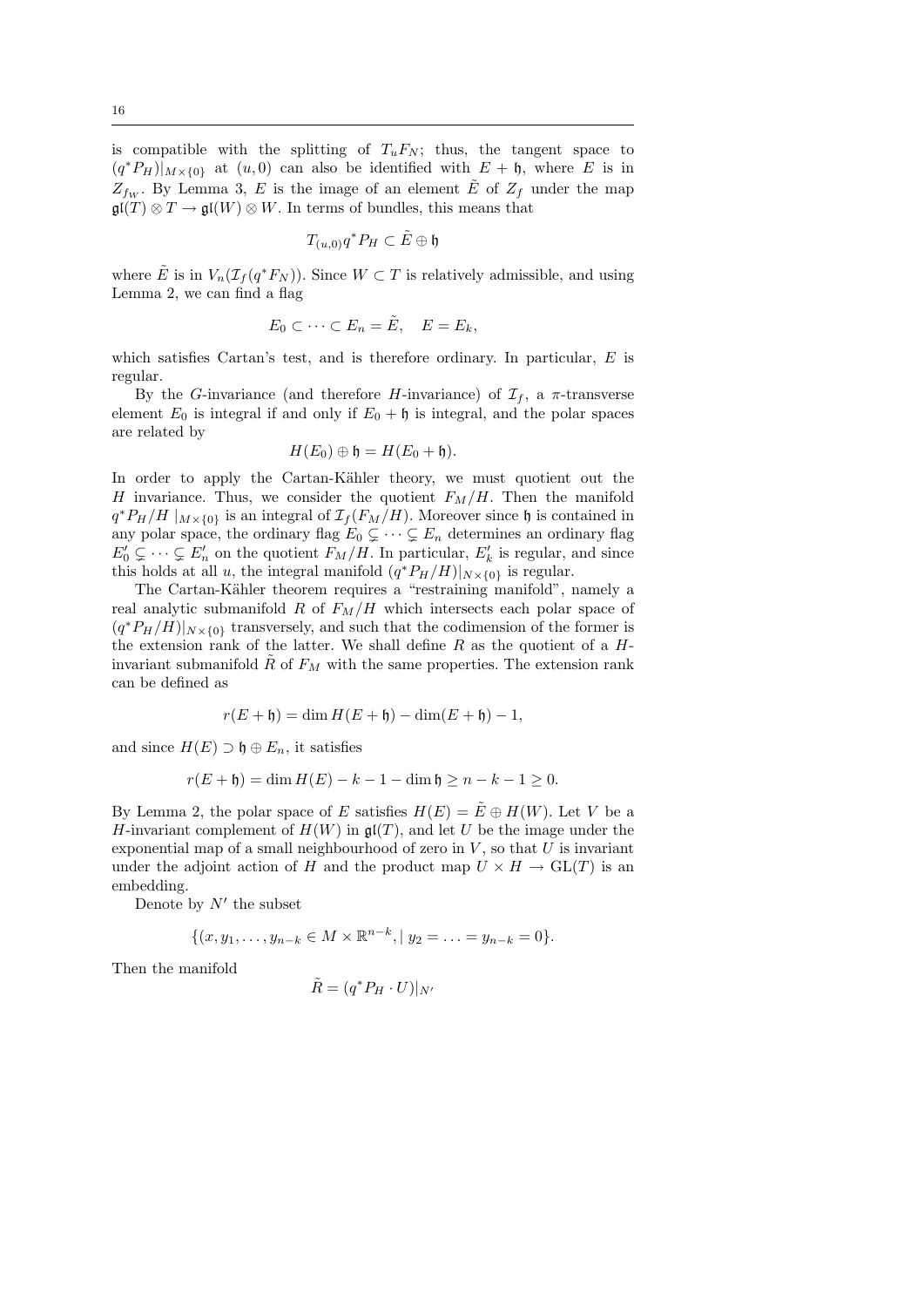is a fibre bundle over N' with fibre  $H \times U$ . However by construction  $H \times U =$  $U \times H$ , and so  $\tilde{R}$  is H-invariant; its codimension is

$$
\dim V + n - k - 1 - \dim \mathfrak{h} = \dim H(E) - k - 1 - \dim \mathfrak{h} = r(E + \mathfrak{h}).
$$

Moreover, at a point  $(u, 0)$  of  $q^*P_H$  we have

$$
T_{(u,0)}\tilde{R}=T_{(u,0)}q^*P_H|_{N\times\{0\}}\oplus \left\langle \frac{\partial}{\partial y_1}\right\rangle \oplus V,
$$

so

$$
T_{(u,0)}\tilde{R} + H(E) = E + H(W) + V = T_{(u,0)}F_M.
$$

Then the quotient  $R = \tilde{R}/H$  is the restraining manifold we need.

Applying the Cartan-Kähler theorem to  $F/H$ , and taking the preimage in F, we obtain a H-invariant integral manifold  $Q, (q^*P_H)|_{N\times\{0\}} \subset Q \subset \tilde{R}$  of dimension  $k + 1 + \dim \mathfrak{h}$ . By construction,

$$
T_{(u,0)}Q = E_{k+1} \oplus \mathfrak{h}
$$

where  $E_{k+1}$  is  $\pi$ -transverse. Up to restricting  $N', P_K = Q \cdot K$  is a K-structure on  $N'$  as well as an integral manifold of  $\mathcal{I}_f$ , and therefore of  $\mathcal{I}_{f_W}$ ; moreover,  $(N, P_H)$  is embedded in  $(N', P_{H'})$  with type  $W \subset W'$ .

As a corollary, we obtain the following:

*Proof (Proof of Theorem 1)* Let A be the algebra generated by  $\rho$ , and let  $W \subset$  $\mathbb{R}^8$  be a subspace calibrated by  $\rho$ , i.e. a maximum point for (2). Since  $\rho$  is stable,  $W \subset \mathbb{R}^8$  is relatively admissible with respect to  $\mathcal{I}_A$ . Being three-dimensional, the manifold  $N$  is parallelizable, and compactness ensures that a real analytic parallelism exists (see  $[8, 5]$ ), which can be taken to be orthonormal. Thus, N has a real analytic  ${e}$ -structure, which is an integral of  $\mathcal{I}_{0_W}$  because A is generated by a three-form. By Theorem 4 the manifold  $N$  can be embedded with type  $W \subset \mathbb{R}^8$  in a manifold M with a PSU(3)-structure whose associated form is closed. Since  $W$  is a calibrated space,  $N$  is a calibrated submanifold.

Proof (Proof of Theorem 2) Analogous to the proof of Theorem 1, except that parallelizability is now part of the hypothesis.

Notice that Theorem 4 applies to all the geometries appearing in Theorem 3, and in particular to

$$
(\Lambda^*\mathbb{R}^{2n})^{\text{SU}(n)}, (\Lambda^*\mathbb{R}^7)^{\text{G}_2}, (\Lambda^*\mathbb{R}^8)^{\text{Spin}(7)}. \tag{11}
$$

In these cases every codimension one  $W \subset T$  is relatively admissible, because the structure group acts transitively on the sphere. So, in some sense Theorem 4 answers the generalized Killing spinor embedding problem mentioned in the introduction. In fact, by [19] the holonomy of a simply-connected, irreducible Riemannian manifold with a parallel spinor is either  $G_2$ ,  $Spin(7)$ ,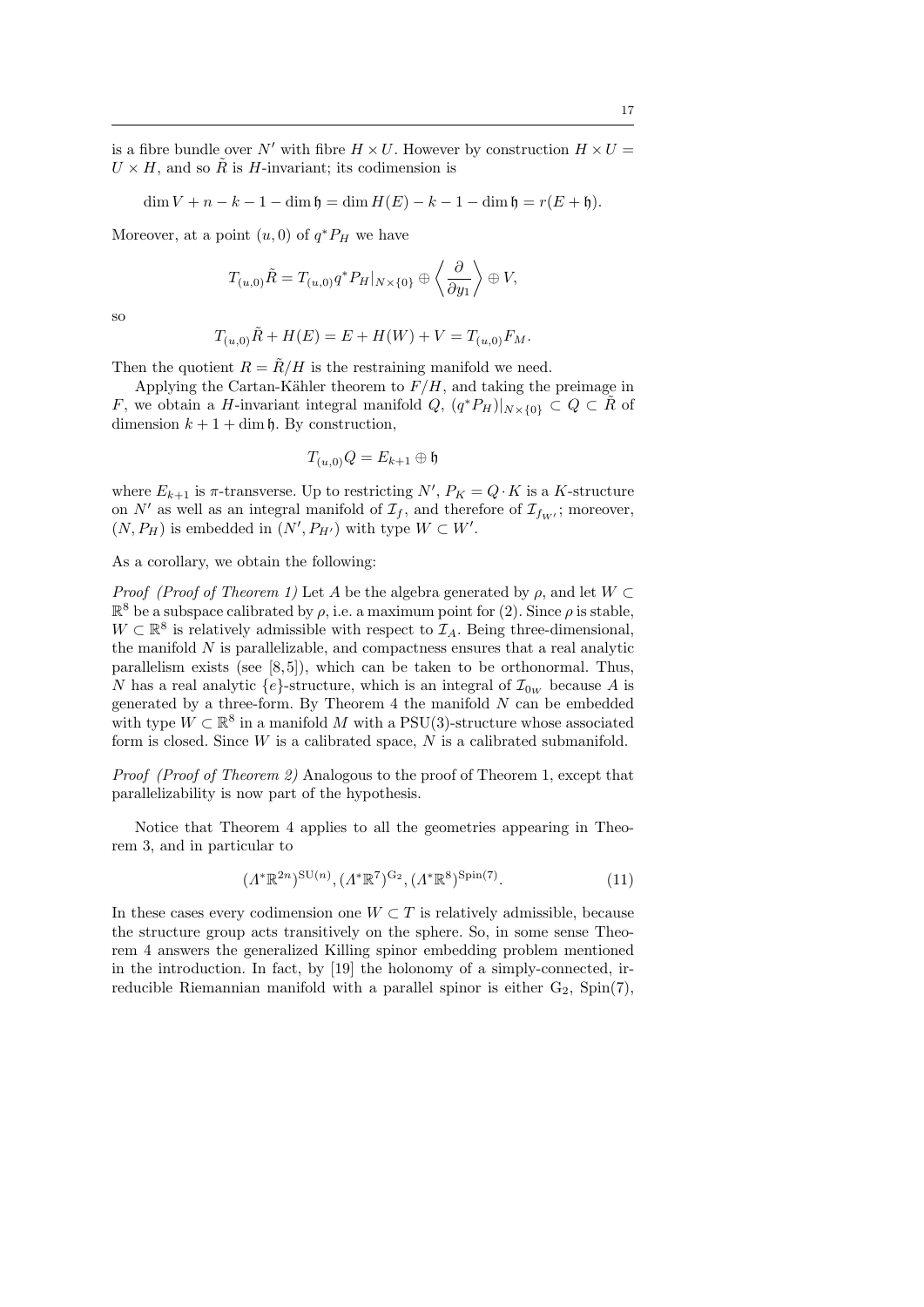$SU(n)$  or  $Sp(n)$ . Since  $Sp(n)$  is contained in  $SU(2n)$ , a real analytic Riemannian manifold with a generalized Killing spinor  $\psi$  can be isometrically embedded in an irreducible Riemannian manifold with a parallel spinor restricting to  $\psi$  if and only if the G-structure defined by  $\psi$  is an integral of  $\mathcal{I}_{p(A),0_W}$ , where A is a DGA in (11). Other examples will be given in Sections  $6, 7$ .

*Remark 5* Theorem 4 does not require that G be admissible or strongly admissible. However, if the group is strongly admissible Proposition 2 gives a much stronger interpretation in terms of intrinsic torsion.

Remark 6 One can weaken the assumptions slightly and consider submanifolds whose normal bundle is flat rather than trivial; in other words, one replaces the group H with a larger group  $H' \subset G$  that acts discretely on  $W^{\perp}$ . The idea is that any  $H'$ -structure on  $N$  reduces to  $H$  when pulled back to the universal covering  $\tilde{N}$ . One can then apply the theorem to  $\tilde{N} \subset \tilde{M}$ , and obtain the embedding  $N \subset M$  by means of a quotient. Indeed, with notation as in the proof of the theorem,  $\pi_1(N)$  acts properly discontinuosly on  $q^*P$  and therefore on R. This action is compatible with the product action on  $N \times \mathbb{R}$ . Under suitable assumptions on N, e.g. if  $\pi_1(N)$  is finite or N is compact, we can restrict  $P_{H'}$  and N' to make them  $\pi_1(N)$ -invariant; moreover, the action is properly discontinuos because it is on the base.

## 4 The structure group  $SU(n) \subset O(2n)$

In this paper we have considered  $SU(n)$  as a subgroup of  $O(2n)$  or as a subgroup of  $O(2n + 1)$ ; either way it is strongly admissible. In this section we consider it as a subgroup of  $O(2n)$ , and show that it admits an  $\mathcal{I}^{\text{SU}(n)}$ -ordinary flag, so that Theorem 4 applies. This result will be used in Section 6.

Let  $T = \mathbb{R}^{2n}$ ,  $n \geq 2$ , with basis  $\theta_1, \ldots, \theta_{2n}$ , and identify  $SU(n)$  with the subgroup of  $O(T)$  which fixes the real two-form and complex *n*-form

$$
F = \theta^{12} + \ldots + \theta^{2n-1,2n}, \quad \Omega = \Omega^+ + i\Omega^- = (\theta_1 + i\theta_2) \cdots (\theta_{2n-1} + i\theta_{2n}). \tag{12}
$$

Define a flag  $E_0 \subsetneq \cdots \subsetneq E_{2n} = T$ , where for  $0 \leq k \leq n$ 

$$
E_k = \text{Span}\left\{\theta_1,\ldots,\theta_{2k-1}\right\}, \quad E_{n+k} = E_n \oplus \text{Span}\left\{\theta_2,\ldots,\theta_{2k}\right\}.
$$

Let  $S = \mathfrak{gl}(T)$ , with basis  $\omega_{ij}$ . If F is the frame bundle over a 2n-dimensional manifold with a fixed torsion-free connection, the direct sum  $T \oplus S \subset \Omega(P)$ maps isomorphically to  $T^*F_u$  for any  $u \in F$ . In addition, exterior differentiation on F restricts to an operator

$$
d: \Lambda T \to S \otimes \Lambda T, \quad d(\theta_i) = \sum_{1 \le j \le 2n} \omega_{ij} \theta_j. \tag{13}
$$

In order to compute the numbers  $c(W_k)$  defined after Lemma 2 we can work in the exterior algebra over  $T \oplus S$ , using the formal operator d defined by (13).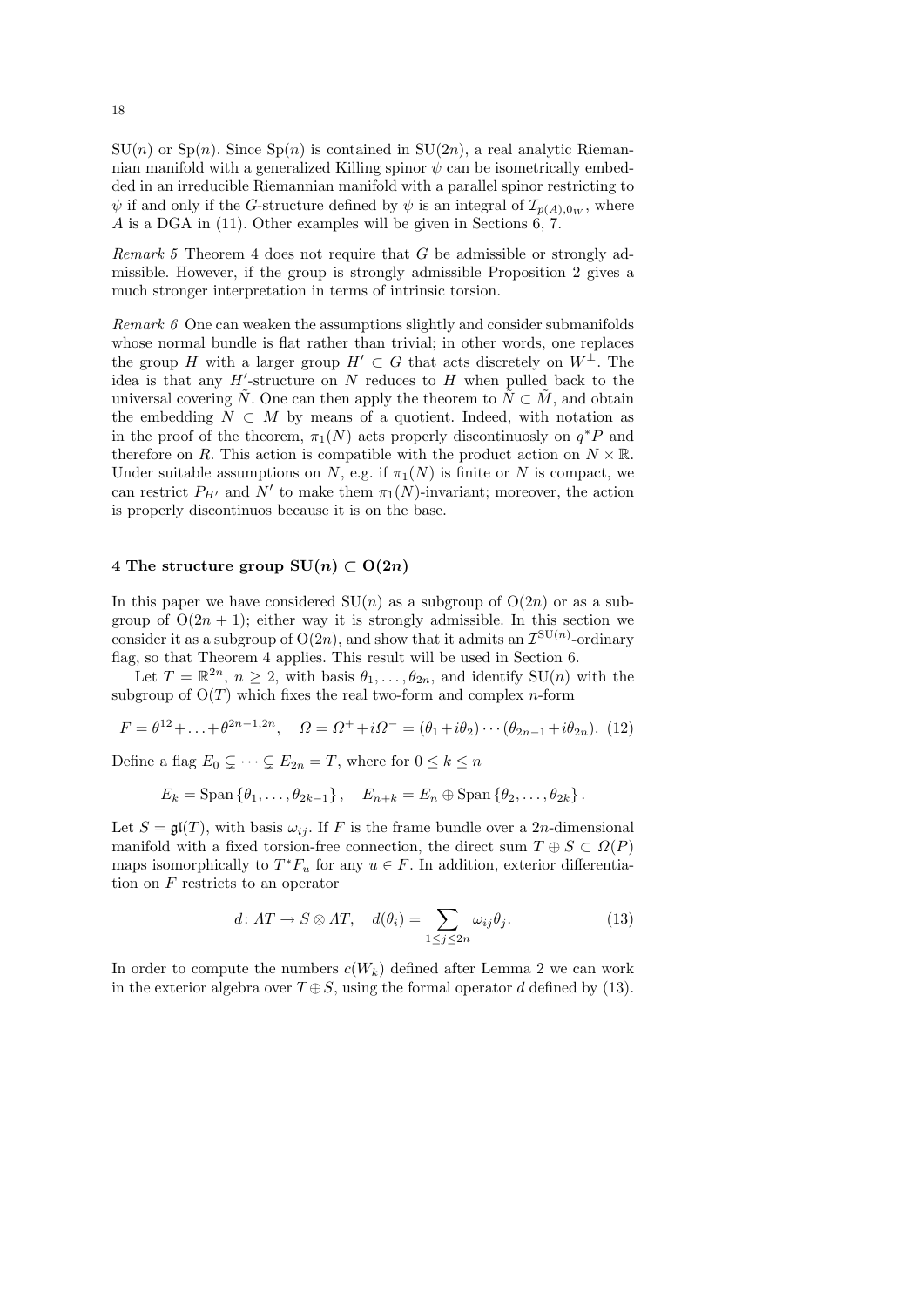**Lemma 4** With respect to the exterior differential system  $\mathcal{I}^{\text{SU}(n)}$ , the flag defined above satisfies

$$
c(W_k) = \begin{cases} {k \choose 2} & k < n \\ 2 - 3n^2 + 4nk - n - {k \choose 2} & n \le k < 2n \\ 1 + 3n + 6{n \choose 2} & k = 2n \end{cases}.
$$

In particular,

$$
\sum_{k=0}^{2n-1} c_k = 2n(n^2 - n + 1) = \dim \mathbb{R}^{2n} \otimes \frac{\mathfrak{so}(2n)}{\mathfrak{su}(n)}.
$$

*Proof* Let  $E \subset T$  be the vector space spanned by some subset of  $\{\theta_1, \ldots, \theta_{2n}\}.$ We write

$$
\Lambda^{n}(E) = L(E) \oplus C(E),
$$

where  $L(E)$  is spanned by elements  $\theta_1 \wedge \cdots \wedge \theta_n$  such that the set  $\{\theta_i\}$  does not contain any pair  $\{\theta_{2j-1}, \theta_{2j}\}$ , and  $C(E)$  is spanned by elements  $\theta_1 \wedge \cdots \wedge \theta_n$ such that the set  $\{\hat{\theta}_i\}$  contains at least one pair  $\{\theta_{2j-1}, \theta_{2j}\}$ . Similarly, we write

$$
\Lambda^2(E) = L^2(E) \oplus C^2(E),
$$

where  $C^2(E)$  is spanned by elements of the form  $\theta_{2j-1} \wedge \theta_{2j}$  and  $L^2(E)$  is its natural complement. In addition, we further decompose  $L(E)$  as

$$
L(E) = L^+(E) \oplus L^-(E),
$$

where  $\theta_{i_1} \wedge \cdots \wedge \theta_{i_n}$  lies in  $L^+(E)$  or  $L^-(E)$  according to whether the number of odd  $i_k$  is even or odd.

Since we have fixed a basis, the space  $T \oplus S$  can be identified with its dual; thus, we have natural maps

$$
\phi \colon A^2T \to S, \quad \phi(v \wedge w) = dF(v, w),
$$
  

$$
\phi^{\pm} \colon A^nT \to S, \quad \phi(v_1 \wedge \dots \wedge v_n) = d\Omega^{\pm}(v_1, \dots, v_n),
$$

where as usual  $\Omega^{\pm}$  are real forms such that  $\Omega = \Omega^+ + i\Omega^-$ . The space of polar equations of  $E$  can be expressed as

$$
\mathcal{E}(E) = \phi(\Lambda^{2}(E)) + \phi^{+}(\Lambda^{n}(E)) + \phi^{-}(\Lambda^{n}(E)).
$$

To compute its dimension, we decompose  $S$  as

$$
S = S_1 \oplus S_2 \oplus S_3,
$$

where

$$
S_1 = \text{Span } \{ \omega_{ii} \mid 1 \le i \le 2n \}, \quad S_2 = \text{Span } \{ \omega_{2k, 2k-1}, \omega_{2k-1, 2k} \mid 1 \le k \le n \},
$$
  
and  $S_3$  is spanned by the  $\omega_{ij}$  that do not lie in  $S_1 \oplus S_2$ .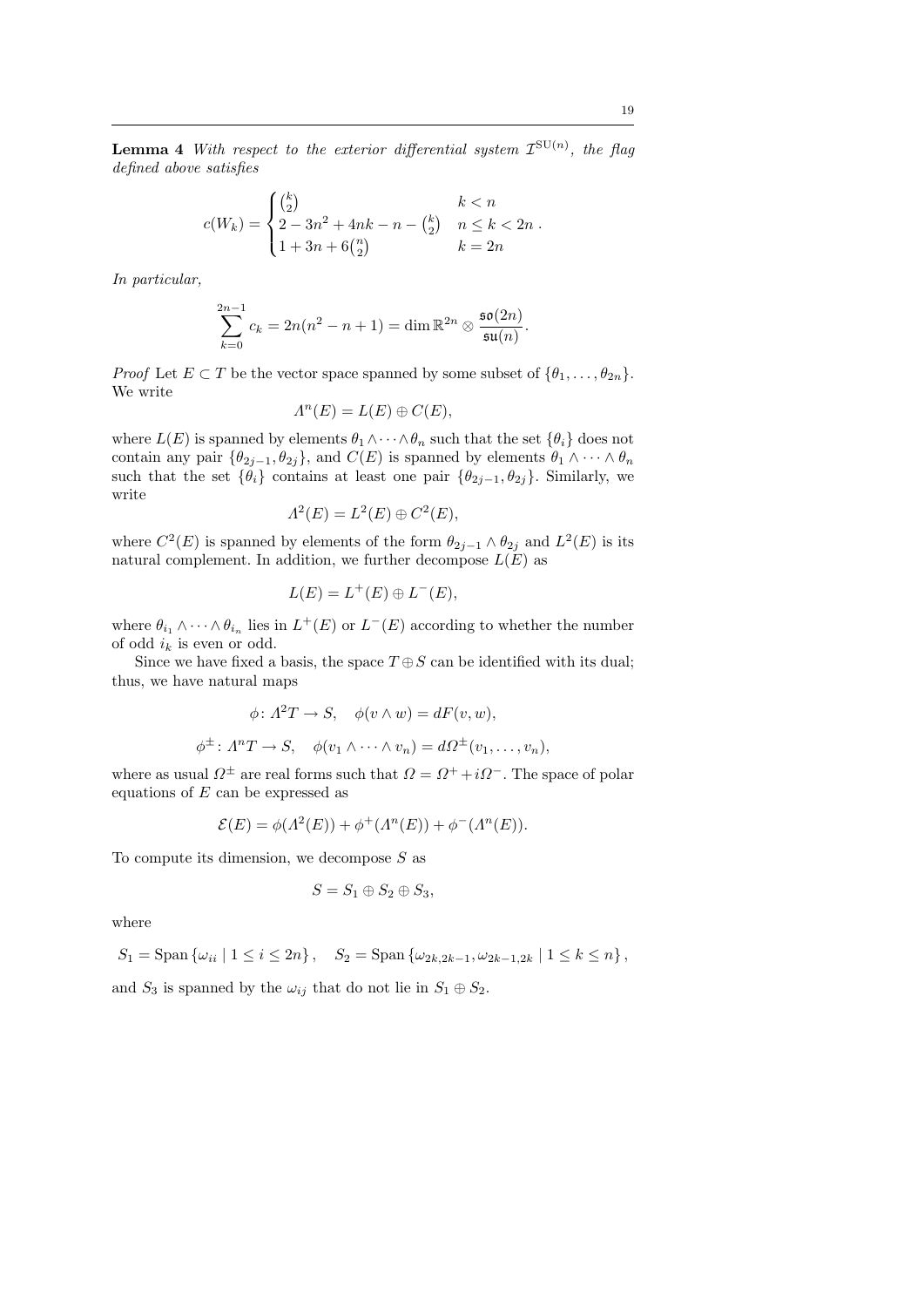As a first observation, notice that  $\phi$  can be represented as matrix multiplication by the invertible square matrix representing the complex structure on  $\mathbb{R}^{2n}$ , and so it is injective. With respect to the above decomposition,

$$
\phi(L^2(E)) \subseteq S_3, \quad \phi(C^2(E)) \subseteq S_1,\tag{14}
$$

and more explicitly

$$
\phi(C^2(E_k)) = \text{Span}\left\{\omega_{2h-1,2h-1} + \omega_{2h,2h}\right\}_{1 \le h \le k-n}.
$$
\n(15)

Similarly, we have

$$
\phi^{\pm}(L^{\pm}(E)) \subseteq S_1, \quad \phi^{\pm}(L^{\mp}(E)) \subseteq S_2, \quad \phi^{\pm}(C(E)) \subseteq S_3.
$$
 (16)

Next observe that  $\phi^{\pm}$  is injective on  $L^{\pm}(E)$ . Now write

$$
\Omega = (\theta_1 + i\theta_2) \wedge \Omega_{n-1}, \quad \Omega_{n-1} = (\theta_3 + i\theta_4) \cdots (\theta_{2n-1} + i\theta_{2n}).
$$

If  $\theta_1 \wedge \alpha$  is in L, where  $\alpha$  has no component in  $\theta_1 \wedge \Lambda T$ , then

$$
(\theta_1 \wedge \alpha) \Box d\Omega + i(\theta_2 \wedge \alpha) \Box d\Omega = -(\omega_{11} - \omega_{22} + i\omega_{21} + i\omega_{12})\alpha \Box \Omega_{n-1}.
$$

So if  $\theta_1 \wedge \alpha$  is in  $L^+$  then  $\alpha \Box \Omega_{n-1}$  is a real non-zero number, which we can normalize to 1, finding that

$$
\phi^+(\theta_1 \wedge \alpha) = \phi^-(\theta_2 \wedge \alpha) - \omega_{11} + \omega_{22}
$$
  

$$
\phi^-(\theta_1 \wedge \alpha) = -\phi^+(\theta_2 \wedge \alpha) - (\omega_{21} + \omega_{12})
$$

If  $E = E_k$ ,  $k > n$  we can compute  $\mathcal{E}(E_k)$  in three steps.

(i) The space  $\mathcal{E}(E_k) \cap S_1$  contains  $\omega_{11} - \omega_{22}$ , and therefore, by (15) it contains both  $\omega_{11}$  and  $\omega_{22}$ . By relabeling the indices, it follows that  $\mathcal{E}(E_k) \cap S_1$ contains the elements

$$
\omega_{2h-1,2h-1}, \omega_{2h,2h}, \quad 1 \le h \le k - n.
$$

In addition  $\mathcal{E}(E)$  contains

$$
\omega_{11}+\omega_{33}+\ldots+\omega_{2n-1,2n-1}=-\phi^+(\theta_1\wedge\cdots\wedge\theta_{2n-1}).
$$

Thus

$$
\dim \mathcal{E}(E_k) \cap S_1 = \begin{cases} 0 & k < n \\ 2(k-n) + 1 & n \le k < 2n \\ 2n & k = 2n \end{cases}
$$

(*ii*) The space  $\mathcal{E}(E_k) \cap S_2$  contains  $\omega_{21} + \omega_{12}$ , and

$$
\mathcal{E}(E_k) \cap S_2 = \text{Span} \{ \omega_{21} + \omega_{12} \} + \phi^+(L_-(E)).
$$

By relabeling the indices, it follows that  $\mathcal{E}_n(E_k) \cap S_2$  contains the element

$$
\omega_{2h-1,2h} + \omega_{2h,2h-1}, \quad 1 \le h \le k - n.
$$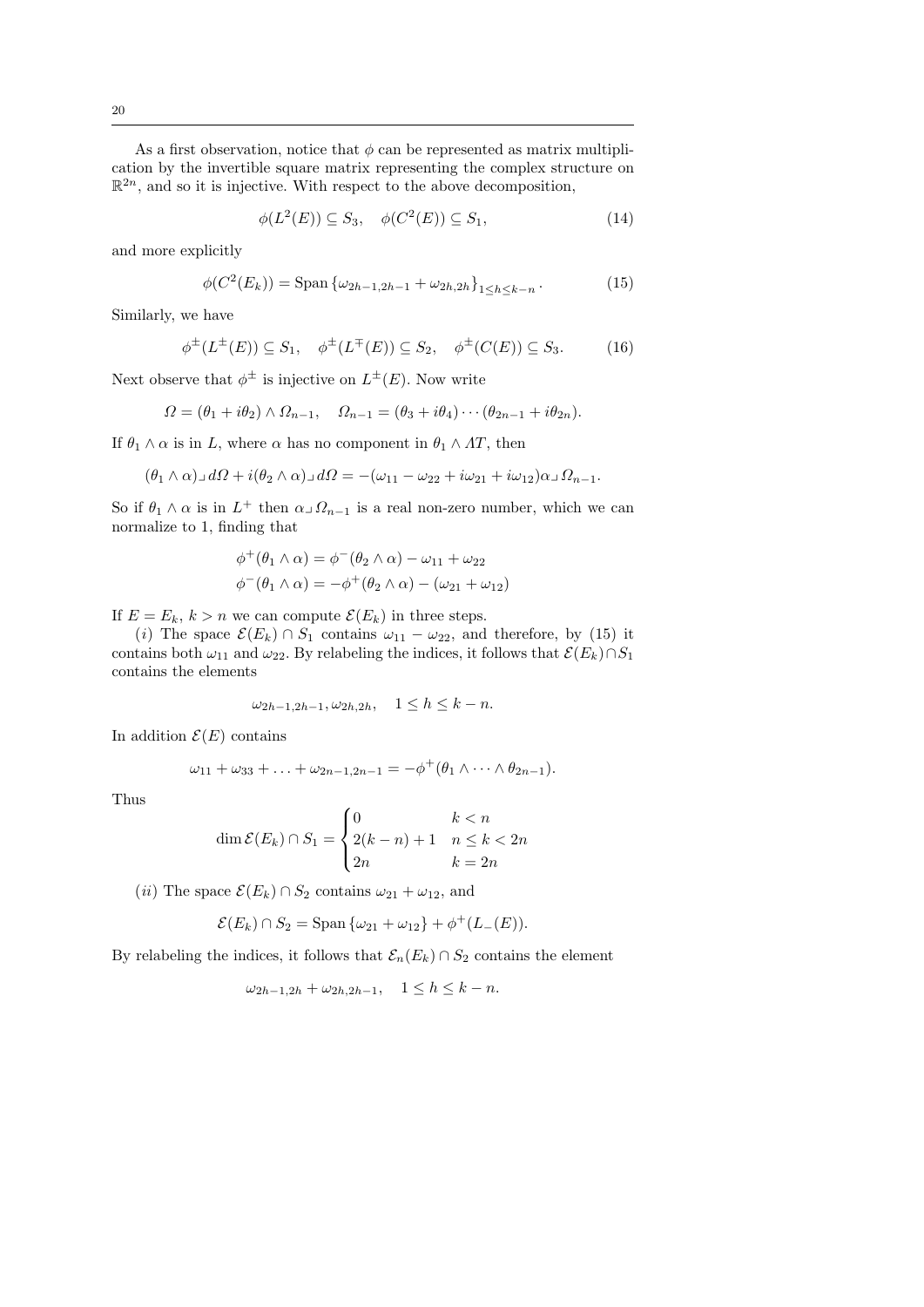In addition  $\mathcal{E}(E_k)$  contains

$$
\omega_{21} + \omega_{43} + \ldots + \omega_{2n,2n-1} = -\phi^-(\theta_1 \wedge \theta_3 \wedge \cdots \wedge \theta_{2n-1}).
$$

Thus

$$
\dim \mathcal{E}(E_k) \cap S_2 = \begin{cases} 0 & k < n \\ (k-n)+1 & n \le k \le 2n \end{cases}
$$

(*iii*) Finally,  $\phi_n^{\pm}(C(E))$  is spanned by the elements  $\phi^{\pm}(\alpha_{ij})$ , where

$$
\alpha_{ij} = \theta_{2i-1} \cup (\theta_{2j} \wedge \theta_1 \wedge \cdots \wedge \theta_{2n-1}), \quad i \neq j.
$$

For  $1 \leq i, j \leq n$ , define

$$
S_{ij} = \text{Span}\left\{\omega_{hk} \mid \left\{ \left[\frac{h+1}{2}\right], \left[\frac{k+1}{2}\right] \right\} = \{i, j\} \right\}.
$$

Then

$$
S_3 = \bigoplus_{i < j} S_{ij},
$$

and  $\phi^{\pm}(\alpha_{ij})$  is in  $S_{ij}$ ; more precisely

$$
\begin{aligned}\n\phi^+(\alpha_{ij}) &= \omega_{2i-1,2j} - \omega_{2i,2j-1}, & \phi^-(\alpha_{ij}) &= \omega_{2i,2j} - \omega_{2i-1,2j-1}, \\
\phi^+(\alpha_{ji}) &= \omega_{2j-1,2i} - \omega_{2j,2i-1}, & \phi^-(\alpha_{ji}) &= \omega_{2j,2i} - \omega_{2j-1,2i-1}.\n\end{aligned}
$$

On the other hand

$$
\phi(\theta_{2i-1} \wedge \theta_{2j-1}) = \omega_{2i,2j-1} - \omega_{2j,2i-1}, \qquad \phi(\theta_{2i-1} \wedge \theta_{2j}) = \omega_{2i,2j} + \omega_{2j-1,2i-1}, \phi(\theta_{2i} \wedge \theta_{2j-1}) = -\omega_{2i-1,2j-1} - \omega_{2j,2i}, \qquad \phi(\theta_{2i} \wedge \theta_{2j}) = -\omega_{2i-1,2j} + \omega_{2j-1,2i}.
$$

These elements span a six-dimensional space, so  $S_{ij} \cap \mathcal{E}(T)$  has dimension 6. In general, the dimension of  $\mathcal{E}(E_k) \cap S_{ij}$  only depends on how many of the elements  $\theta_{2i-1}, \theta_{2i}, \theta_{2j-1}, \theta_{2j}$  lie in  $E_k$ . It follows that, if  $1 \leq i < j \leq n$ :

$$
\dim \mathcal{E}(E_k) \cap S_{ij} = \begin{cases} 0 & k < j \\ 1 & j \le k \le n \\ 1 & 0 \le k - n < i \\ 4 & i \le k - n < j \\ 6 & i < j \le k - n \end{cases}
$$

Therefore

$$
\dim \mathcal{E}(E_k) \cap S_3 = \begin{cases} {k \choose 2} & k \le n \\ 6{k-n \choose 2} + 4(k-n)(2n-k) + {2n-k \choose 2} & n \le k \le 2n \end{cases}
$$

Since by (14) and (16)

$$
\mathcal{E}(E_k) = (\mathcal{E}(E_k) \cap S_1) \oplus (\mathcal{E}(E_k) \cap S_2) \oplus (\mathcal{E}(E_k) \cap S_3),
$$

the statement follows.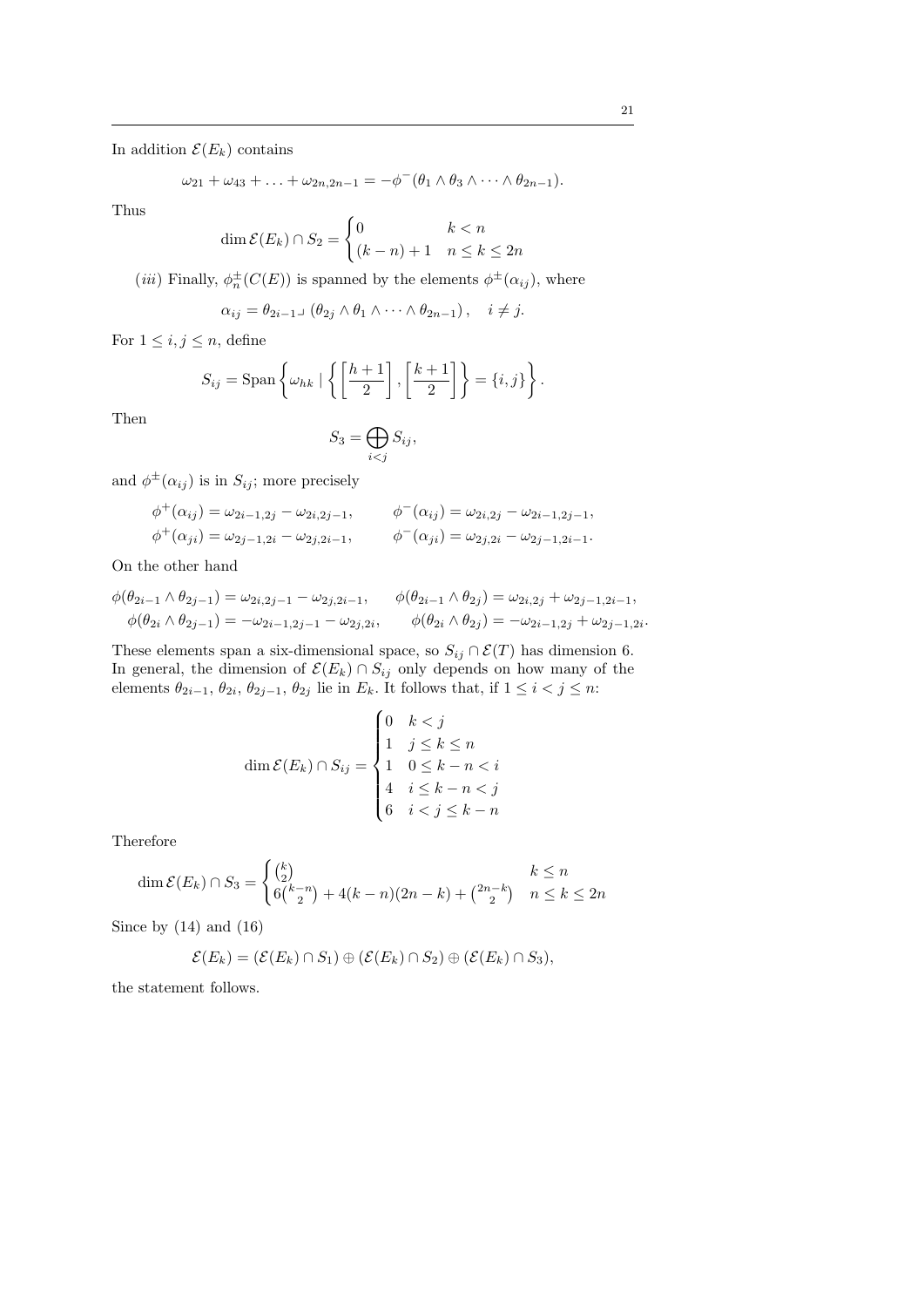# 5 The structure group  $SU(n) \subset O(2n+1)$

In this section we consider  $SU(n)$  as a structure group in dimension  $2n + 1$ . We show that it is strongly admissible, and we construct an  $\mathcal{I}^{\text{SU}(n)}$ -ordinary flag, so that Theorem 4 applies. This result will be used in Section 7.

Let  $T = \mathbb{R}^{2n+1}$ ; the space  $(\Lambda^* T)^{\text{SU}(n)}$  is spanned by  $\alpha$ , F and  $\Omega^{\pm}$ , where

$$
\alpha = \theta^{2n+1}, \quad F = \theta^{12} + \dots + \theta^{2n-1,2n},
$$
  

$$
\Omega = \Omega^+ + i\Omega^- = (\theta^1 + i\theta^2) \dots (\theta^{2n-1} + i\theta^{2n}).
$$
 (17)

2n−1,2n

.

We start by constructing an  $\mathcal{I}^{\text{SU}(n)}$ -ordinary flag. Let  $E_0 \subsetneq \cdots \subsetneq E_{2n+1}$  be the flag such that, for  $0 \leq k \leq n$ ,

$$
E_k = \text{Span}\{\theta_1, \dots, \theta_{2k-1}\}, \quad 0 \le k \le n
$$
  

$$
E_{n+k} = E_n \oplus \text{Span}\{\theta_2, \dots, \theta_{2k}\}, \quad 1 \le k < n
$$
  

$$
E_{2n} = E_{2n-1} \oplus \text{Span}\{\theta_{2n+1}\}, \quad E_{2n+1} = T
$$

**Lemma 5** With respect to  $\mathcal{I}^{\text{SU}(n)}$ , the flag  $E_0 \subsetneq \cdots \subsetneq E_{2n+1}$  satisfies

$$
c(E_k) = \begin{cases} {k \choose 2} + k & k < n \\ 2 + {n \choose 2} + n & k = n \\ 2 - 3n^2 + 4nk - n - {k \choose 2} + k & n < k < 2n \\ 3n + 2 - 3n^2 + 3n(2n - 1) & k = 2n \end{cases}
$$

In particular the sum  $c_0 + \cdots + c_{2n}$  equals  $2n^3 + 3n^2 + 3n + 1$ .

Proof We proceed like in the proof of Lemma 4. We have to consider however an extra map

$$
\phi^{\alpha} \colon A^{1}(E) \to S, \phi^{\alpha}(v) = v \text{ and } d\theta_{2n+1}.
$$

For fixed k with  $k < 2n$ , we define  $\tilde{\mathcal{E}}(E_k)$  as the space of polar equations with respect to  $\mathcal{I}^{\text{SU}(n)}$ , and view the space of polar equations computed in Lemma 4 as a subspace  $\mathcal{E}(E_k) \subset \tilde{\mathcal{E}}(E_k)$ ; we obtain

$$
\tilde{\mathcal{E}}(E_k) = \mathcal{E}(E_k) \oplus \text{Span}\left\{\omega_{2n+1,i} \mid \theta_i \in E_k\right\}.
$$

This accounts for the values of  $c_k$  for  $k < 2n$ . For  $k = 2n$ , we can see directly that

$$
\tilde{\mathcal{E}}(E_{2n}) = \tilde{\mathcal{E}}(E_{2n-1}) \oplus \text{Span}\left\{\omega_{i,2n+1} \mid i \leq 2n+1\right\}.
$$

As a consequence, we obtain a generalization of a result of [13] concerning the intrinsic torsion of an  $SU(n)$ -structure:

**Proposition 6** The flag  $E_0 \subsetneq \cdots \subsetneq E_{2n+1}$  is  $\mathcal{I}^{\text{SU}(n)}$ -ordinary, and the group  $\text{SU}(n) \subset \text{O}(2n+1)$  is strongly admissible. In particular, given an  $\text{SU}(n)$ structure  $(\alpha, F, \Omega)$  on  $M^{2n+1}$ , its intrinsic torsion is entirely determined by  $d\alpha$ ,  $dF$ ,  $d\Omega$ .

Proof By Cartan's test and Proposition 1,

$$
\dim T \otimes \mathfrak{su}(n)^{\perp} = 2n^3 + 3n^2 + 3n + 1 \le \operatorname{codim} Z^{\operatorname{SU}(n)} \le \dim T \otimes \mathfrak{su}(n)^{\perp},
$$

so equality must hold and the statement follows.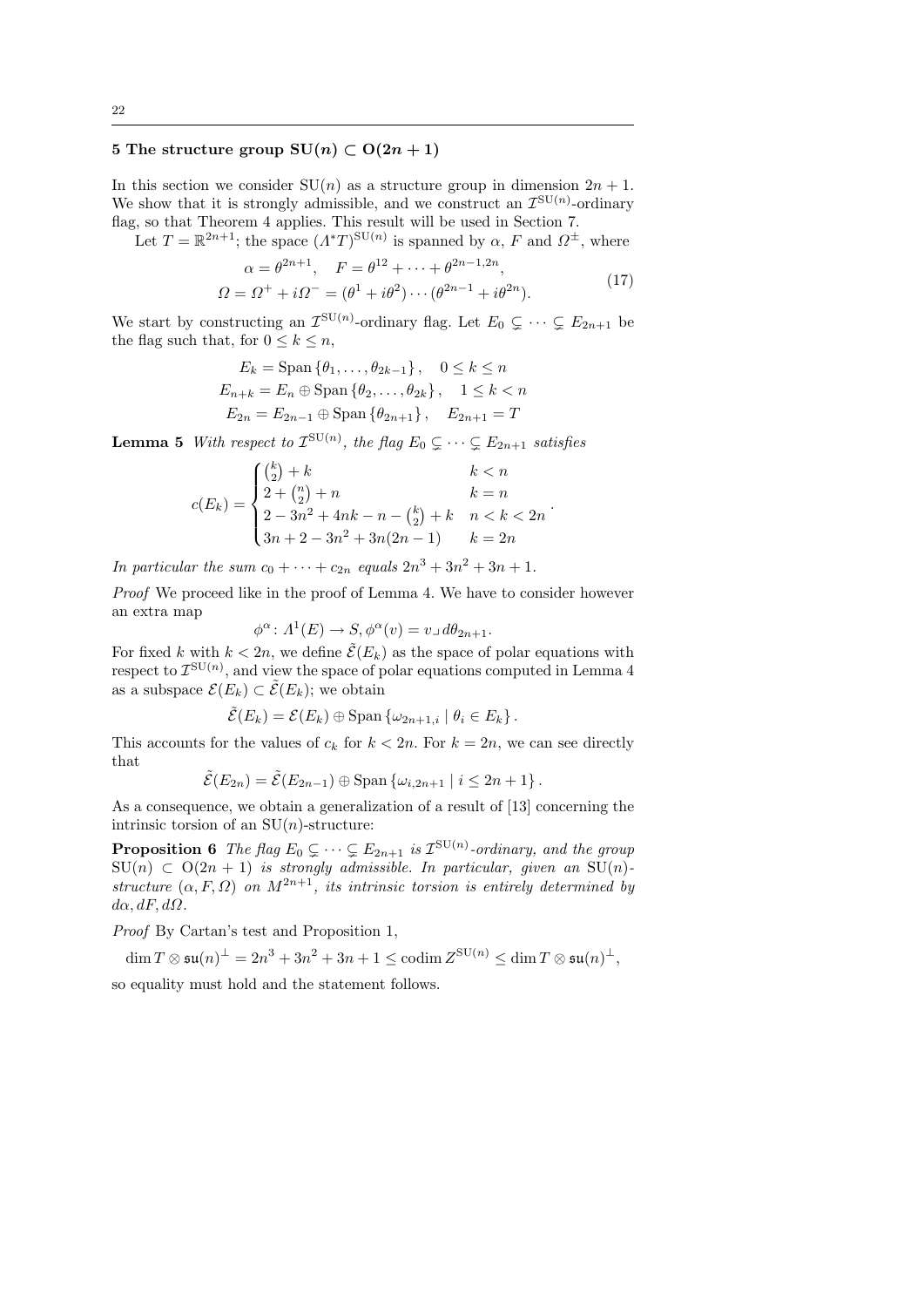#### 6 Hypo and nearly hypo evolution equations

In this section we come to a concrete application of Theorem 4 concerning the group SU(n). Let  $T = \mathbb{R}^{2n}$ ,  $n \geq 2$ , with basis  $e_1, \ldots, e_{2n}$ , and let F,  $\Omega$  be as in (12).

The group  $SU(n)$  is both admissible, meaning that  $SU(n)$  is the subgroup of  $GL(n,\mathbb{R})$  that fixes  $(\Lambda^*T)^{SU(n)}$ , and strongly admissible, meaning that integrals of  $\mathcal{I}_f$  are structures with constant intrinsic torsion. However, the constant intrinsic torsion geometries that occur in this case are essentially only two.

**Proposition 7** Let f be a differential operator on  $(\Lambda^*T)^{SU(n)}$  that extends a derivation of degree one on  $\Lambda^*T$ . Then either  $f = 0$  or  $n = 3$  and

$$
f(F) = \lambda \Omega^+ + \mu \Omega^-
$$
,  $f(\Omega^+) = \frac{2}{3} \mu F^2$ ,  $f(\Omega^-) = -\frac{2}{3} \lambda F^2$ .

*Proof* If  $n \neq 3$  there are no invariant three-forms; thus,  $f(F) = 0$ . Suppose  $f \neq 0$ . Then the space of invariant  $n + 1$ -forms must be nontrivial, which implies that n is odd and  $f(\Omega^{\pm})$  is a multiple of  $F^{\frac{n+1}{2}}$ . By the Leibnitz rule, it follows that

$$
0 = f(\Omega^{\pm} \wedge F) = f(\Omega^{\pm}) \wedge F,
$$

and so  $f(\Omega^{\pm})=0$ .

For  $n = 3$ , it follows from the Leibnitz rule and  $F^3 = \frac{3}{2}\Omega^+ \wedge \Omega^-$  that f must be like in the statement. Any such f extends to a derivation of  $\Lambda^*T$  by setting

$$
f(\alpha) = \alpha \Box (\lambda \Omega^+ + \mu \Omega^-), \quad \alpha \in T.
$$

So, for the group  $SU(n)$  acting on  $\mathbb{R}^{2n}$  there are only two geometries to consider in our setup, namely Calabi-Yau geometry  $(f = 0)$  and nearly-Kähler geometry  $(n = 3, f \neq 0)$ . In the latter case, it is customary to normalize the constants so that  $\lambda = 3$ ,  $\mu = 0$ , although the normalization is irrelevant to the discussion to follow.

Now take  $W \subset T$  of codimension one. Since  $SU(n)$  acts transitively on the sphere in  $T$ , all choices of  $W$  are equivalent; we shall fix

$$
W = \text{Span}\{e^1, \ldots, e^{2n-1}\}.
$$

Then the induced structure group  $H$  is

$$
SU(n-1) = SU(n) \cap O(2n-1).
$$

The space  $(\Lambda^* W)^{\text{SU}(n)}$  is spanned by the forms  $\alpha$ , F and  $\Omega^{\pm}$  defiend in (17), with a shift in the value of n. On the other hand  $p(A^*T(SU(n)))$  is spanned by the forms

$$
\alpha \wedge \Omega^+, \quad \alpha \wedge \Omega^-, F.
$$

Thus the induced differential operator  $0_W$  satisfies

$$
0_W(F) = 0, \quad 0_W(\alpha \wedge \Omega^{\pm}) = 0.
$$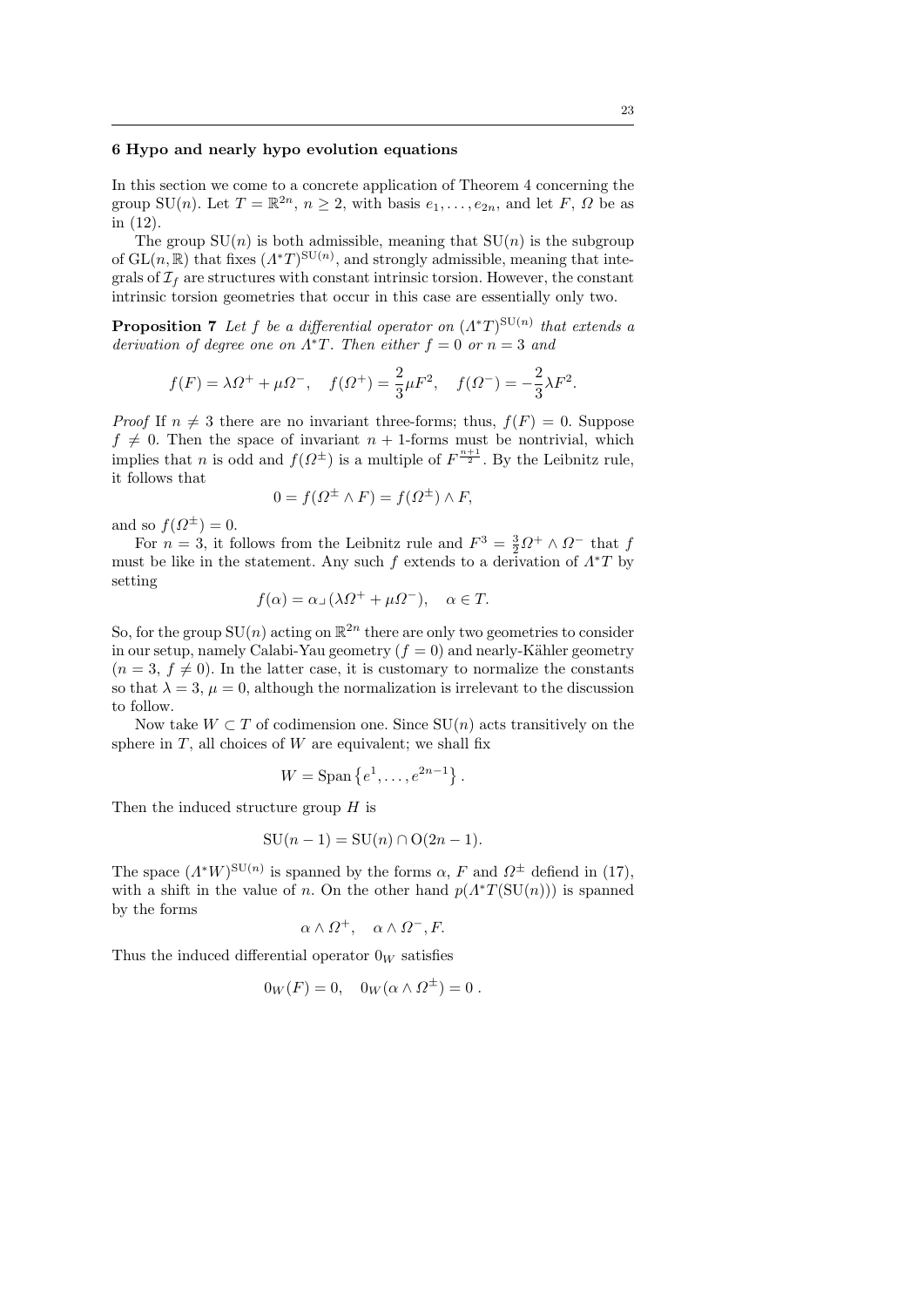Since all codimension one subspaces of T are conjugate under  $SU(n)$ , given a manifold M with a SU(n)-structure  $P_{\text{SU}(n)}$ , any hypersurface  $N \subset M$  admits a SU(n − 1)-structure  $P_{\text{SU}(n-1)}$  such that  $(N, P_{\text{SU}(n-1)})$  is embedded in  $(M, P_{SU(n)})$  with type  $W \subset T$ . Thus, Proposition 5 reduces to the known fact that an oriented hypersurface in a manifold with holonomy  $SU(n)$  admits a  $SU(n-1)$ -structure which is an integral of  $\mathcal{I}_{0w}$ , called a *hypo* structure (see [13,12]). On the other hand if  $f$  is the nearly-Kähler differential operator, the induced differential operator  $f_W$  is characterized by

$$
f_W(F) = 2\alpha \wedge \Omega^+, \quad f_W(\alpha \wedge \Omega^-) = 3F \wedge F.
$$

Again by Proposition 5, we recover the known fact that an oriented hypersurface in a nearly-Kähler 6-manifold admits an  $SU(2)$ -structure which is an integral of  $\mathcal{I}_{fw}$ , called a *nearly-hypo* structure (see [14]).

In either case, if the hypersurface  $N \subset M$  is compact, one can use the exponential map to identify a tubular neighbourhood of N with  $N \times (a, b)$ , and rewrite the Kähler form and complex volume on  $M$  as

$$
\alpha(t) \wedge dt + F(t), \quad (\alpha(t) + i dt) \wedge \Omega(t)
$$

where t is a coordinate on  $(a, b)$  and  $(\alpha(t), \Omega(t), F(t))$  is a one-parameter family of  $SU(n)$ -structures on N. In this language, finding an embedding of  $(N, P_{\text{SU}(n-1)})$  in  $(M, P_{\text{SU}(n)})$  amounts to finding a solution of certain evolution equations (see [13, 12, 14]).

A sketch of the proof of the existence of a solution to the evolution equations was given in [12], while [14] left it as an open problem. We can now give a complete and simultaneous proof of both cases, in the guise of the following:

**Theorem 5** If  $(N, \alpha, F, \Omega)$  is a real analytic hypo compact manifold of dimension  $2n-1$ , the hypo evolution equations admit a solution, and determine an embedding i:  $N \to M$  into a real analytic 2n-manifold with holonomy  $SU(n)$ . If  $(N, \alpha, F, \Omega)$  is a real analytic nearly-hypo compact 5-manifold, the nearly-hypo evolution equations admit a solution, and determine an embedding  $i: N \to M$ into a real analytic manifold with a nearly-Kähler  $SU(3)$ -structure.

*Proof* Since  $SU(n)$  is strongly admissible, Proposition 2 implies that

$$
\mathrm{codim}\, V_n(\mathcal{I}_f)=\dim \mathbb{R}^{2n}\otimes \frac{\mathfrak{so}(2n)}{\mathfrak{su}(n)}.
$$

Then the flag  $E_0 \subsetneq \cdots \subsetneq E_{2n} = T$  is  $\mathcal{I}^{\text{SU}(n)}$ -ordinary, implying that  $\mathbb{R}^{2n-1} \subset$  $\mathbb{R}^{2n}$  is relatively admissible. On the other hand the differential operator f extends to a derivation of  $\Lambda^*T$  by Proposition 7. The statement now follows from Theorem 4.

By the same argument, we also obtain a complete proof of a result stated in [8]: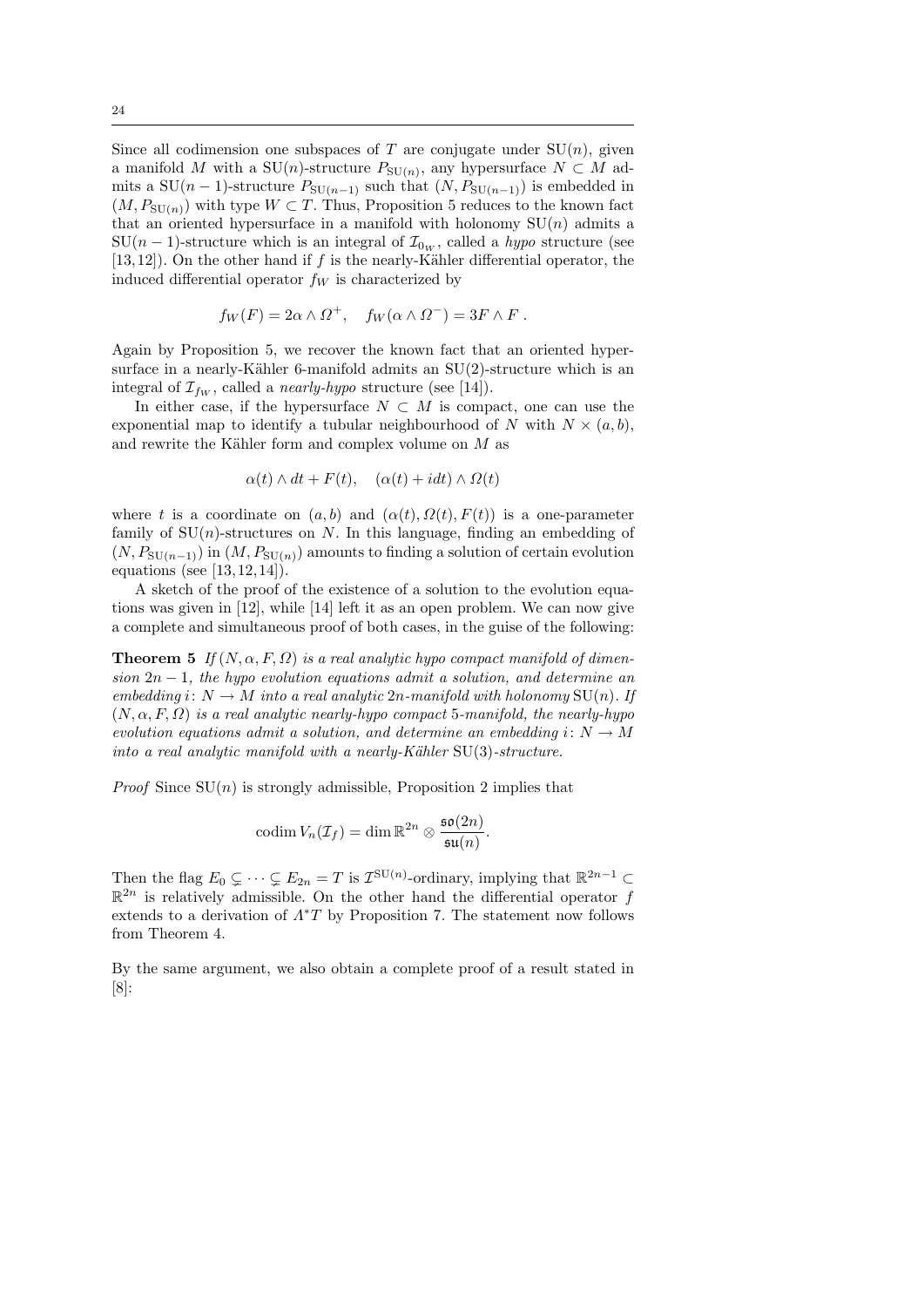Corollary 1 Every real analytic, parallelizable, compact Riemannian n-manifold can be embedded isometrically as a special Lagrangian submanifold in a manifold with holonomy  $SU(n)$ .

Notice that the assumption of real analyticity refers not only to the manifold, but to the structure as well.

#### $7 \alpha$ -Einstein-Sasaki geometry and hypersurfaces

In this section we classify the constant intrinsic torsion geometries for the group  $SU(n) \subset O(2n + 1)$ , and write down evolution equations for hypersurfaces which are orthogonal to the characteristic direction, in analogy with Section 6.

Let  $T = \mathbb{R}^{2n+1}$ . The space  $(\Lambda^*T)^{\text{SU}(n)}$  is spanned by the forms  $\alpha$ , F and  $\Omega^{\pm}$ , defined in (17). In order to classify the differential operators on  $(\Lambda^*T)^{\text{SU}(n)}$ , we observe that every element g of the normalizer  $N(\text{SU}(n))$  of  $SU(n)$  in  $SO(2n+1)$  maps  $(\Lambda^*T)^{SU(n)}$  to itself; this defines a natural notion of equivalence among differential operators.

**Proposition 8** Let f be a derivation of  $(\Lambda^*T)^{SU(n)}$ ; then f is a differential operator that extend to a derivation of degree one on  $\Lambda^*T$  if and only if one of the following holds:

(A)  $f(\alpha) = 0$ ,  $f(F) = 2\lambda \alpha \wedge F$ ,  $f(\Omega) = n(\lambda - \mu i) \alpha \wedge \Omega$ ; (B)  $f(\alpha) = \lambda F$ ,  $f(F) = 0$ ,  $f(\Omega) = -\mu i \alpha \wedge \Omega$ ; (C)  $n = 2$ , and up to  $N(SU(2))$  action,  $\tilde{f}$  has the form (A) or (B); (D)  $n = 3$ ,  $f(\alpha) = 0$ ,  $f(F) = 3\lambda \Omega^- - 3\mu \Omega^+$ ,  $f(\Omega) = 2(\lambda + i\mu)F^2$ ;

here  $\lambda$  and  $\mu$  are real constants.

*Proof* By Lemma 1, we have to classify the  $SU(n)$ -equivariant derivations of degree one  $\tilde{f}$  of  $\Lambda^*T$  with  $\tilde{f}^2 = 0$  on  $(\Lambda^*T)^{\text{SU}(n)}$ . As a representation of  $\text{SU}(n)$ , we have

$$
Hom(T, \Lambda^2 T) = (\mathbb{R} \oplus [\Lambda^{1,0}]) \otimes ([\Lambda^{2,0}] \oplus [\![\Lambda^{1,1}_0]\!] \oplus \mathbb{R} \oplus [\Lambda^{1,0}]).
$$

Decomposing into irreducible components, this tensor product always contains three trivial components, one of which is in  $\mathbb{R} \otimes \mathbb{R}$ , and the other two in  $[A^{1,0}]\otimes[A^{1,0}]$ . Moreover if  $n=2$  both  $[A^{1,0}]\otimes[A^{1,0}]$  and  $\mathbb{R}\otimes[A^{2,0}]$  contain each two more trivial components, and if  $n = 3 \; [A^{1,0}] \otimes [A^{2,0}]$  contains two trivial components. Thus, we have to consider three different cases.

(i) If  $n > 3$  and  $\hat{f}$  is an invariant derivation, there are constants  $\lambda$ ,  $\mu$  and  $k$  such that  $% \left( \mathcal{N}_{1}\right)$ 

$$
\tilde{f}(\alpha) = kF, \quad \tilde{f}(e^i) = \alpha \wedge (\lambda e^i + \mu e_i \square F),
$$

so  $\tilde{f}(F) = 2\lambda \alpha \wedge F$ . Since f is a differential operator, it follows that

$$
0 = \tilde{f}(\lambda \alpha \wedge F) = \lambda k F \wedge F,
$$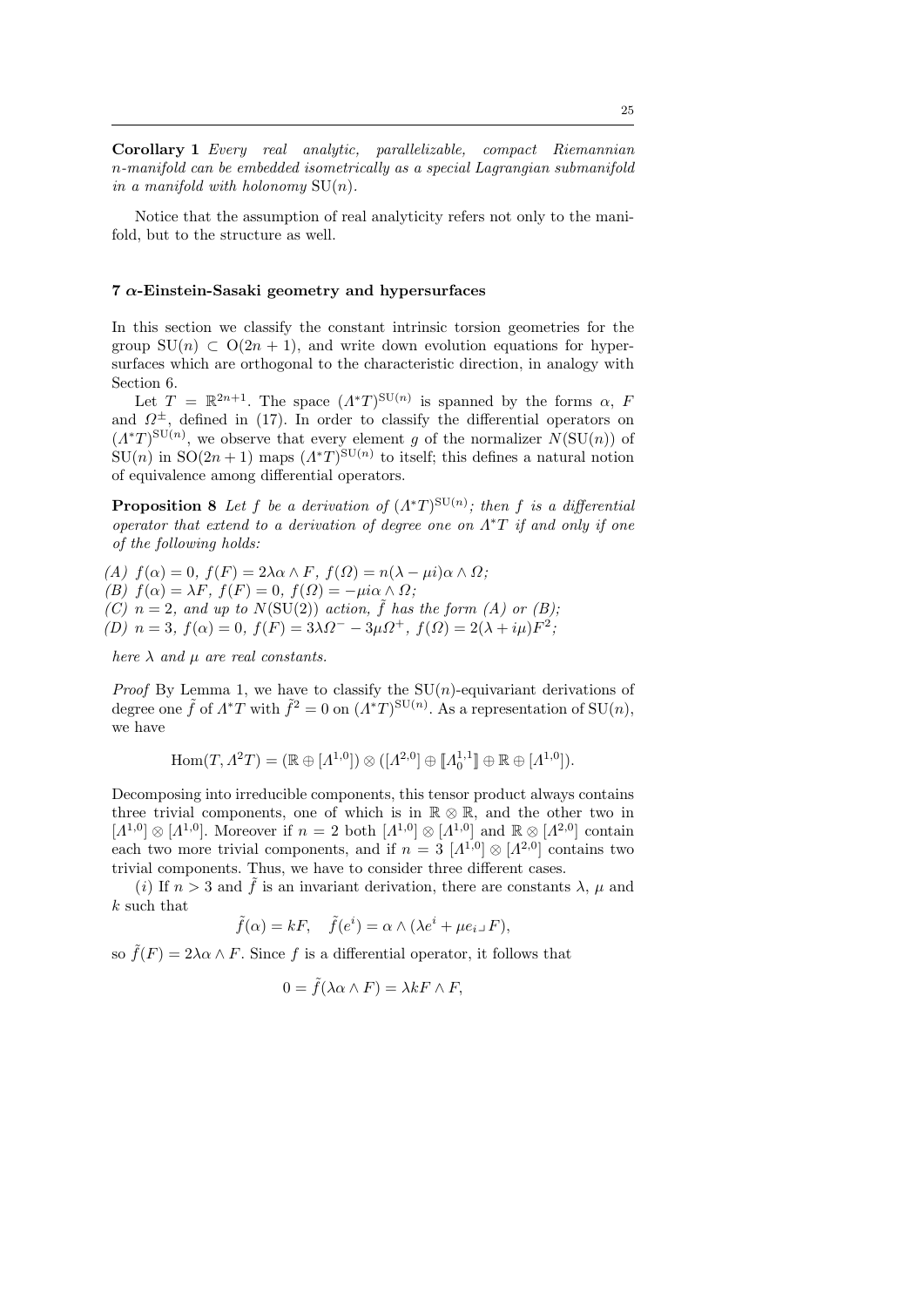hence either  $\lambda = 0$  or  $k = 0$ . On the other hand, in complex terms,

$$
\tilde{f}(\Omega) = n(\lambda - \mu i)\alpha \wedge \Omega ,
$$

so we obtain (A) or (B). Notice that these are indeed differential operators, i.e.  $f^2 = 0$ .

(*ii*) If  $n = 3$ , the invariant derivation  $\tilde{f}$  has the form

$$
\tilde{f}(\alpha) = kF, \quad \tilde{f}(e^i) = \alpha \wedge (\lambda e^i + \mu e_i \lrcorner F) + \beta e_i \lrcorner \Omega^+ + \gamma e_i \lrcorner \Omega^-,
$$

and therefore

$$
\tilde{f}(F) = 2\lambda\alpha\wedge F + 3\beta\Omega^{-} - 3\gamma\Omega^{+}, \quad \tilde{f}(\Omega) = 2(\beta + i\gamma)F^{2} + 3(\lambda - i\mu)\alpha\wedge\Omega.
$$

If  $k \neq 0$ , then

$$
0 = \tilde{f}^2(\alpha) = 2\lambda\alpha \wedge F + 3\beta\Omega^- - 3\gamma\Omega^+,
$$

so  $\lambda = 0 = \beta = \gamma$  and  $\tilde{f}$  lies in the second family. On the other hand if  $k = 0$ , then

$$
\tilde{f}(2\lambda\alpha\wedge F + 3\beta\Omega^{-} - 3\gamma\Omega^{+}) = 3(\lambda\beta - 3\mu\gamma)\alpha\wedge\Omega^{-} - 3(\lambda\gamma + 3\mu\beta)\alpha\wedge\Omega^{+}
$$

must be zero. Similarly,

$$
0 = \tilde{f}^{2}(\Omega) = (\lambda + 3i\mu)(\beta + i\gamma)\alpha \wedge F^{2},
$$

so either  $\beta = \gamma = 0$ , or  $\lambda = \mu = 0$ , corresponding to (A) and (D) in the statement.

(*iii*) If  $n = 2$ ,  $\tilde{f}$  has the form

$$
\tilde{f}(\alpha) = kF + \beta \Omega^+ + \gamma \Omega^-, \quad \tilde{f}(e^i) = \alpha \wedge (\lambda e^i + \mu e_i \Box F + \sigma e_i \Box \Omega^+ + \tau e_i \Box \Omega^-);
$$

since the normalizer  $N(SU(2))$  contains a copy of  $SU(2)$  that acts as rotations on the space spanned by F and  $\Omega^{\pm}$ , we can assume that  $\mu F + \sigma \Omega^{+} + \tau \Omega^{-}$  is a multiple of F, i.e.  $\sigma = 0 = \tau$ . We obtain

$$
\tilde{f}(F) = 2\lambda F \wedge \alpha, \quad \tilde{f}(\Omega) = 2(\lambda - \mu i)\alpha \wedge \Omega
$$

The condition  $f^2 = 0$  is then equivalent to

$$
\lambda k = 0, \quad \lambda \beta = 0, \quad \lambda \gamma = 0, \quad \mu \gamma = 0, \quad \mu \beta = 0.
$$

Now if  $\gamma = 0 = \beta$  we are in case (A) or (B). Otherwise, we have  $\mu = 0$ , i.e.

$$
\tilde{f}(\omega) = 2\lambda\omega \wedge \alpha, \quad \omega \in \text{Span}\left\{F, \Omega^+, \Omega^-\right\}.
$$

Thus, we can use the action of  $N(SU(2))$  to reduce to the case where  $\tilde{f}(\alpha)$  is a multiple of F.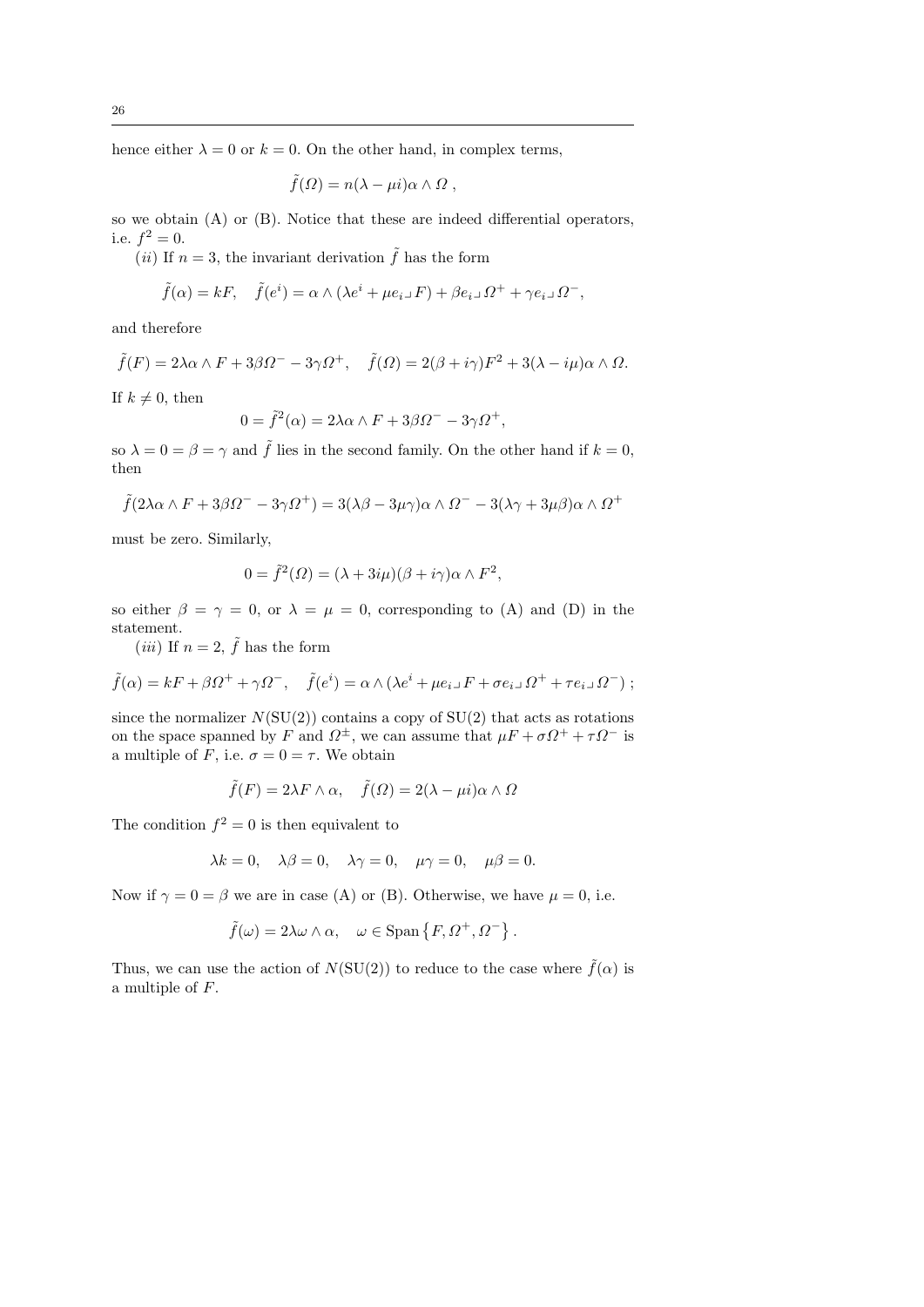The differential operators appearing in Proposition 8, to be denoted each by the corresponding letter, can be intepreted as follows. The differential operator A determines a codimension one foliation ker  $\alpha$ , where each leaf has an integrable induced  $SU(n)$ -structure. Conversely, given an integrable  $SU(n)$ structure  $(F, \Omega)$  on  $M^{2n}$ , we can define an  $SU(n)$ -structure on  $M^{2n} \times \mathbb{R}$  by

$$
\tilde{F} = e^{2\lambda t} F, \quad \alpha = dt, \quad \tilde{\Omega} = e^{n(\lambda - i\mu)t} \Omega,
$$

which is an integral of  $\mathcal{I}_A$ .

Similarly, the differential operator C corresponds to a foliation with nearly-Kähler leaves. On the other hand B corresponds to  $\alpha$ -Einstein-Sasaki geometry (see [13] for a proof of this fact in the five-dimensional case). The methods of Section 6 apply with minimal changes; the main difference is that here  $SU(n)$ does not act transitively on the sphere in  $T = \mathbb{R}^{2n+1}$ . Indeed, codimension one subspaces  $W \subset T$  have an invariant, namely the angle  $\Gamma$  that they form with the characteristic direction  $e_{2n+1}$ . However, by [10], if T is  $\alpha$ -Einstein-Sasaki and one uses the exponential map to identify a tubular neighbourhood of a hypersurface  $N \subset T$  with the product  $M \times (a, b)$ , the angle  $\Gamma$  is constant along the radial direction.

Let us consider the case that  $W$  is tangent to the characteristic direction, i.e.

$$
W = \text{Span}\{e_1, \ldots, e_{2n-1}, e_{2n+1}\}.
$$

Then  $SU(n) \cap O(W) = SU(n-1)$ , and the space  $(\Lambda^* W)^{SU(n-1)}$  is spanned by

$$
\alpha = e^{2n+1}, \quad \beta = e^{2n-1}, \quad F = e^{12} + \dots + e^{2n-3}e^{2n-2},
$$

and the real and imaginary part of

$$
\Omega^+ + i\Omega^- = (e^1 + ie^2)\cdots(e^{2n-3} + ie^{2n-2}).
$$

Then  $p(A^*T(SU(n)))$  is spanned by the forms  $\alpha$ , F and  $\Omega \wedge \beta$ ; the projection induces an operator satisfying

$$
B_W(\alpha) = \lambda F, \quad B_W(\Omega \wedge \beta) = -i\mu\alpha \wedge \Omega \wedge \beta, \quad B_W(F) = 0. \tag{18}
$$

Given an integral  $(\alpha(0), F(0), \Omega(0), \beta(0))$  of  $\mathcal{I}_{B_W}$  on a 2n-dimensional manifold N, embedding N into a manifold M with an  $SU(n)$ -structure which is an integral of  $\mathcal{I}_B$  is equivalent to extending  $(\alpha(0), F(0), \Omega(0), \beta(0))$  to a oneparameter family of  $SU(n-1)$ -structures  $(\alpha(t), F(t), \Omega(t), \beta(t))$  such that

$$
\frac{\partial}{\partial t}\alpha = -\lambda\beta, \quad \frac{\partial}{\partial t}F = -d\beta, \quad \frac{\partial}{\partial t}(\beta \wedge \Omega) = id\Omega - \mu\alpha \wedge \Omega \tag{19}
$$

Indeed, in that case  $(\alpha(t), F(t), \Omega(t), \beta(t))$  is an integral of  $\mathcal{I}_{B_W}$  for all t, and the forms

$$
\alpha(t)
$$
,  $\Omega(t) \wedge (\beta(t) + i dt)$ ,  $F(t) + \beta(t) \wedge dt$ 

define a  $SU(n)$ -structure on  $N \times (a, b)$  which is an integral of  $\mathcal{I}_B$ . The converse follows from the fact that the angle  $\Gamma$  is constant along the radial direction.

Applying Theorem 4, we obtain an odd-dimensional (with reference to the ambient space) analogue of Theorem 5.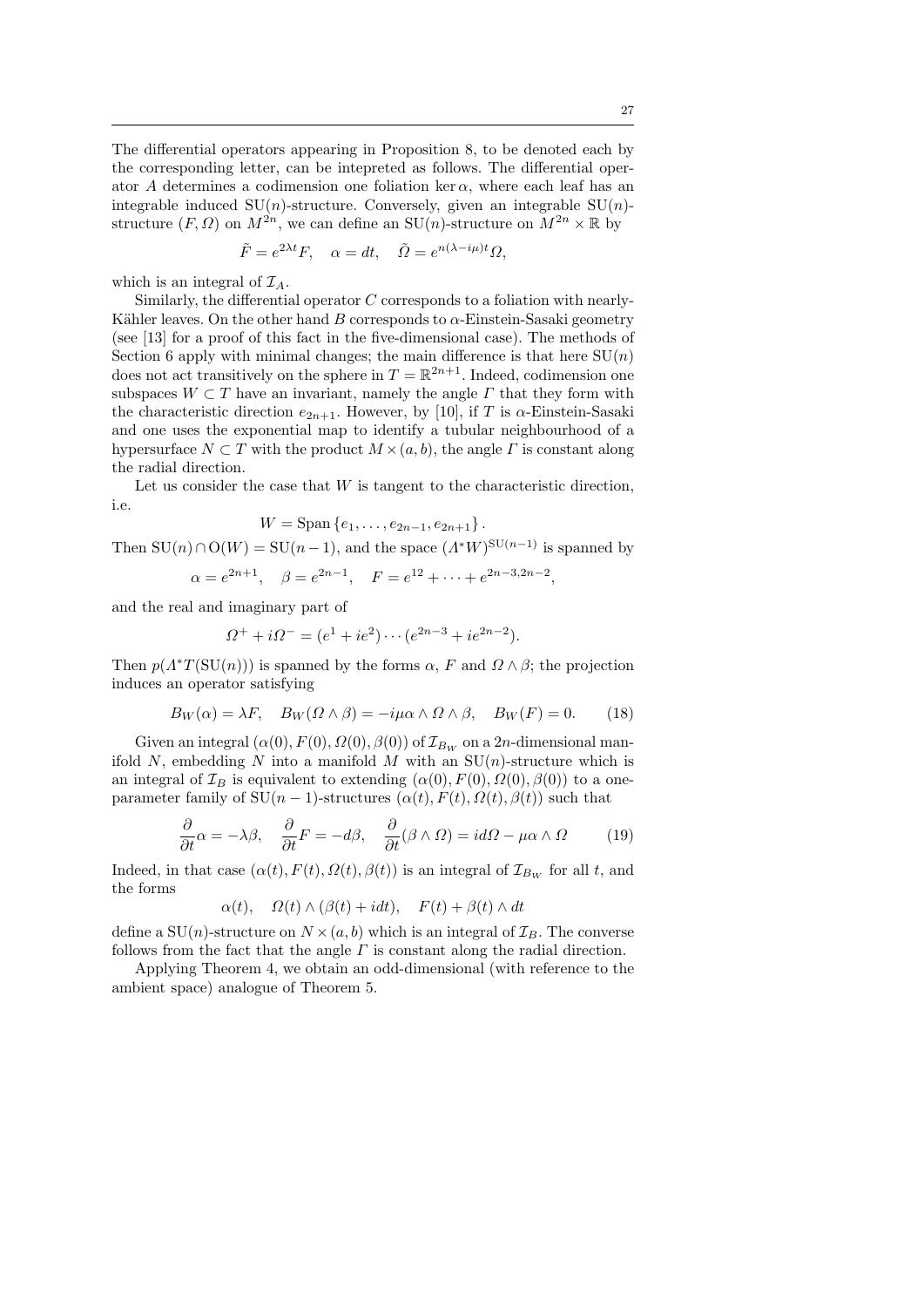**Theorem 6** If N is a real analytic compact manifold of dimension  $2n$  with a real analytic SU(n – 1)-structure  $(\alpha, F, \Omega, \beta)$  which is an integral of  $\mathcal{I}_{B_{W}}$ as defined in (18), the evolution equations (19) admit a solution with initial data  $(\alpha, F, \Omega, \beta)$ , and determine an embedding  $i: N \to M$  into a real analytic α-Einstein-Sasaki manifold as a hypersurface tangent to the characteristic direction.

## 8 An irreducible geometry in dimension 9

As a final application, we consider a special geometry modelled on the 9-dimensional irreducible representation  $T$  of SO(3). This geometry is described by a 4-form and a 5-form; if closed, the 5-form defines a calibration, and one can look for calibrated embeddings of five-manifolds in this sense; more generally, one can fix a five-dimensional subspace of  $\mathbb{R}^9$ , and look for "compatible" embeddings.

To make things explicit, we fix a basis of  $\mathfrak{so}(3)$  satisfying

$$
[H, X] = \sqrt{2}Y, \quad [H, Y] = -\sqrt{2}X, \quad [X, Y] = \sqrt{2}H;
$$

and identify the representation T with  $\mathbb{R}^9$  in such a way that the generic element  $aH + bX + cY$  of  $\mathfrak{so}(3)$  acts as the matrix

$$
\left(\begin{array}{ccccccccc} 0 & 2b & 0 & 0 & -4a\sqrt{2} & -2c & 0 & 0 & 0 \\ -2b & 0 & \sqrt{7}b & 0 & -2c & -3a\sqrt{2} & -c\sqrt{7} & 0 & 0 \\ 0 & -\sqrt{7}b & 0 & 3b & 0 & -c\sqrt{7} & -2a\sqrt{2} & -3c & 0 \\ 0 & 0 & -3b & 0 & 0 & 0 & -3c & -a\sqrt{2} & 2\sqrt{5}b \\ 4a\sqrt{2} & 2c & 0 & 0 & 0 & 2b & 0 & 0 & 0 \\ 2c & 3a\sqrt{2} & c\sqrt{7} & 0 & -2b & 0 & \sqrt{7}b & 0 & 0 \\ 0 & c\sqrt{7} & 2a\sqrt{2} & 3c & 0 & -\sqrt{7}b & 0 & 3b & 0 \\ 0 & 0 & 3c & a\sqrt{2} & 0 & 0 & -3b & 0 & 2c\sqrt{5} \\ 0 & 0 & 0 & -2\sqrt{5}b & 0 & 0 & 0 & -2c\sqrt{5} & 0 \end{array}\right)
$$

Since this matrix is skew-symmetric, the action of  $SO(3)$  preserves the standard metric on  $\mathbb{R}^9$ .

By standard representation theory, one sees that the action of SO(3) on  $\Lambda^*T$  leaves invariant a 4-form  $\gamma$ , and this is the only invariant along with its Hodge dual \* $\gamma$  and the volume form. If  $e^1, \ldots, e^9$  is the standard basis of  $\mathbb{R}^9$ , using the expression for the SU(2) action given above we can identify  $\gamma$  as

$$
\gamma = \frac{1}{4}\sqrt{5}\left(-e^{2589} + e^{1249} - e^{1689} + e^{4569}\right) - (e^{1357} + e^{1256}) + \frac{7}{8}e^{3478} \n+ \frac{1}{8}\sqrt{35}\left(-e^{3689} - e^{2789} + e^{4679} + e^{2349}\right) - \frac{1}{2}e^{1458} + \frac{1}{8}e^{2367} \n+ \frac{3}{8}(e^{3456} + e^{5678} - e^{2468} - e^{2457} - e^{2358} - e^{1467} - e^{1368} + e^{1278} + e^{1234})
$$
\n(20)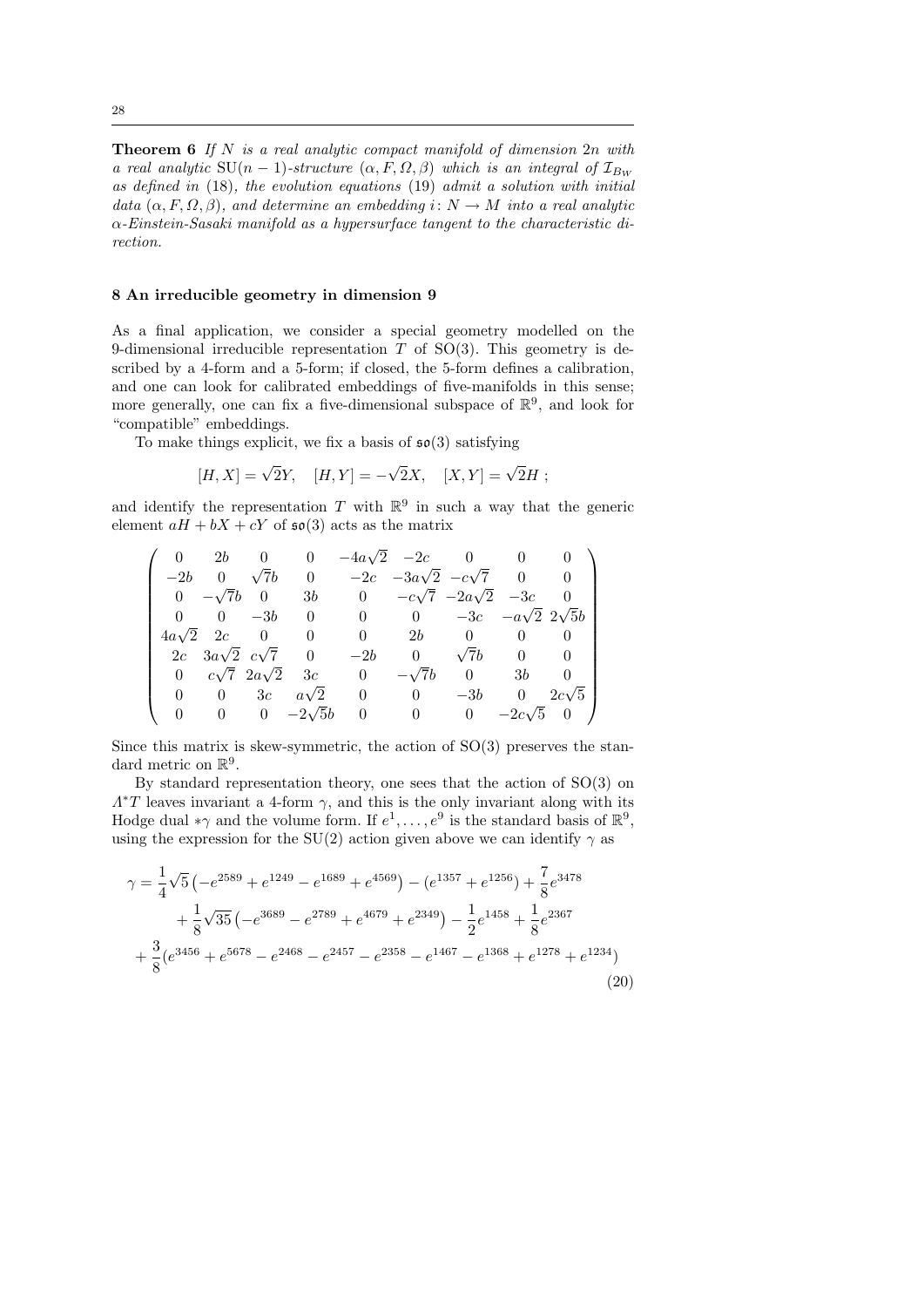Thus, on a 9-manifold  $M$  with an  $SO(3)$ -structure one has two canonical forms, which we also denote by  $\gamma$  and  $*\gamma$ . The intrinsic torsion space has dimension 279 and splits into 25 irreducible components, but the most natural torsion classes to consider are those defined by one of

$$
d\gamma = 0, \quad d * \gamma = 0, \quad d\gamma = 0 = d * \gamma. \tag{21}
$$

By Section 2, to each geometry in (21) one can associate an exterior differential system, which is involutive in the second case (by Lemma 6 and Proposition 4), though it does not appear to be involutive in the other two cases.

*Remark* 7 It would also be natural to consider the geometry defined by  $d\gamma =$  $\lambda * \gamma$  with  $\lambda$  a non-zero constant, but structures of this type do not exist. Indeed, let  $A = (A^*T)^{SO(3)}$ . Then A is generated by two elements  $\gamma$ ,  $*\gamma$ , but the differential operator defined by  $f(\gamma) = * \gamma$  does not extend to a derivation of  $\Lambda^*T$ , since Hom $(T, \Lambda^2T)$  has no trivial submodule (see Lemma 1).

Now suppose that  $*\gamma$  is closed; this means that 8 out of the 25 components of the intrinsic torsion vanish (counting dimensions, 84 out of 279). Like in Section 1, we can renormalize  $*\gamma$  into a calibration and try to obtain an embedding result. However, this time the form is not stable, but a weaker result holds:

**Lemma 6** Let  $\alpha$  be a vector in the finite set

$$
\{e^1, e^2, e^4, e^5, e^6, e^8\} \subset \mathbb{R}^9. \tag{22}
$$

Then the form  $*\gamma$  is  $\alpha^{\perp}$ -stable.

In order to prove an analogue of Theorem 2, one would have to show that  $\mathbb{R}^9$  contains calibrated subspaces orthogonal to one of (22). This appears to be a difficult problem, because the structure group is small and  $*\gamma$  has a complicated form.

At any rate, one can fix a 5-dimensional  $W \subset \mathbb{R}^9$  and consider submanifolds  $N \subset M$  embedded with type  $W \subset \mathbb{R}^9$ , in the sense that at each point  $x \in N$ one can choose a coframe  $e^1, \ldots, e^9$  such that  $\gamma$  has the form (20) and the coframe maps  $T_xN \subset T_xM$  to  $W \subset \mathbb{R}^9$ .

Theorem 7 If N is a compact, parallelizable, real analytic Riemannian 5 manifold and  $W \subset \mathbb{R}^9$  is a 5-dimensional subspace orthogonal to one of the vectors

$$
e^1, e^2, e^4, e^5, e^6, e^8
$$

then N can be embedded with type  $W \subset \mathbb{R}^9$  in a 9-manifold M with an SO(3)structure such that  $*\gamma$  is closed.

*Proof* Lemma 6 identifies six 8-dimensional subspaces  $E \subset \mathbb{R}^9$  such that the 5-form  $*\gamma$  is E-stable. By Proposition 4, if W is contained in such an E, then  $W \subset \mathbb{R}^9$  is relatively admissible, and by Theorem 4 the statement follows.